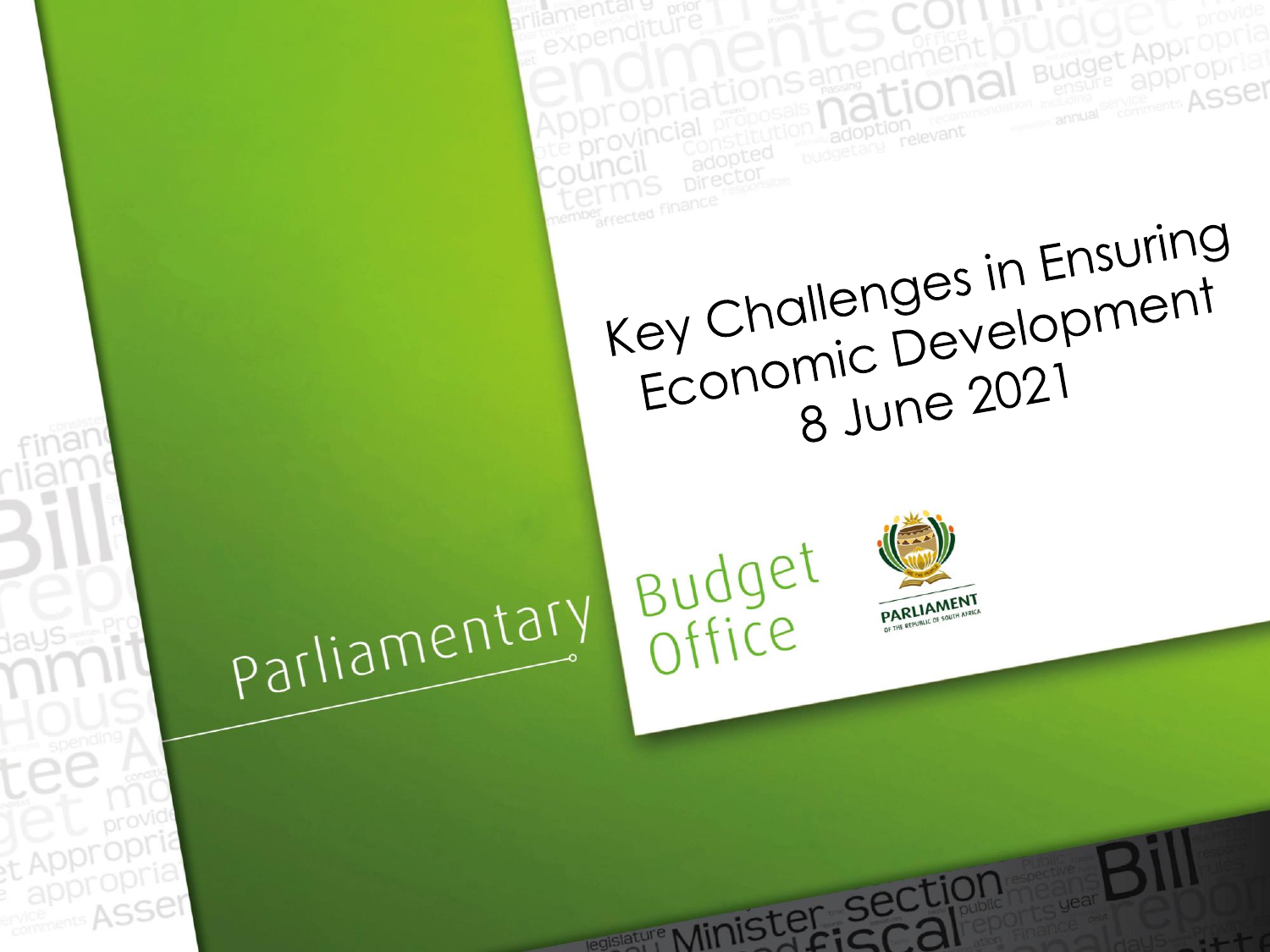## The Parliamentary Budget Office

- The Parliamentary Budget Office (PBO) was established in terms of the Money Bills Amendment Procedure and Related Matters Act (Act no. 9 of 2009)
- The PBO provides independent, objective and professional advice and analysis to Parliament on matters related to the budget and other money Bills
- The PBO supports the implementation of the Act by undertaking research and analysis for the finance and appropriations committees
- This presentation focuses on providing the Committee with the context and analysis in relation to economic growth-
	- the role of Government in promoting economic growth
	- recent international rethinking of the role of the state in economy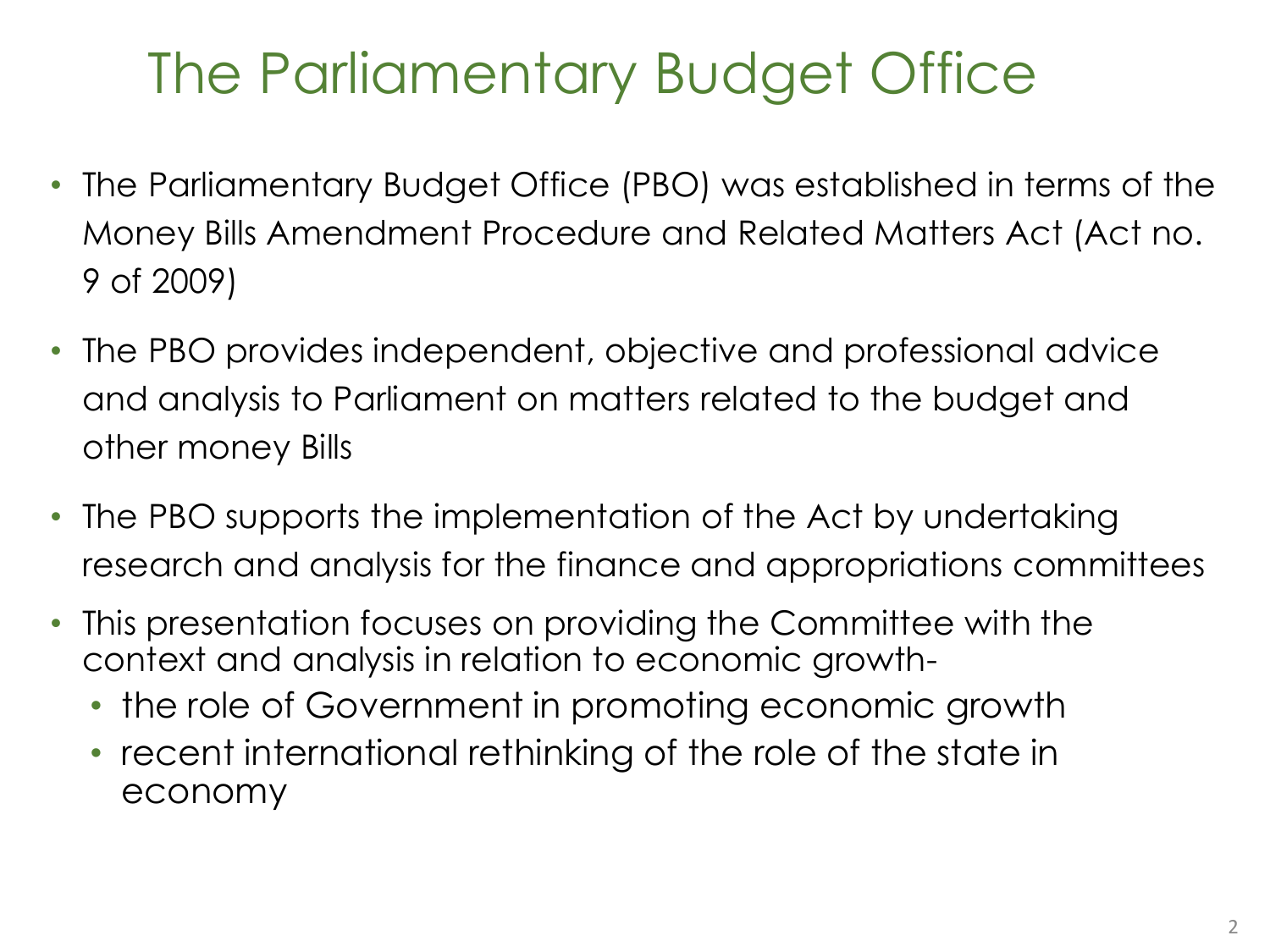## **Outline**

- Introduction
- Human Development Indicators
- Economic restructuring and industrial transformation
- Prerequisites for growth and development
- Changing views on the role government
- Conclusion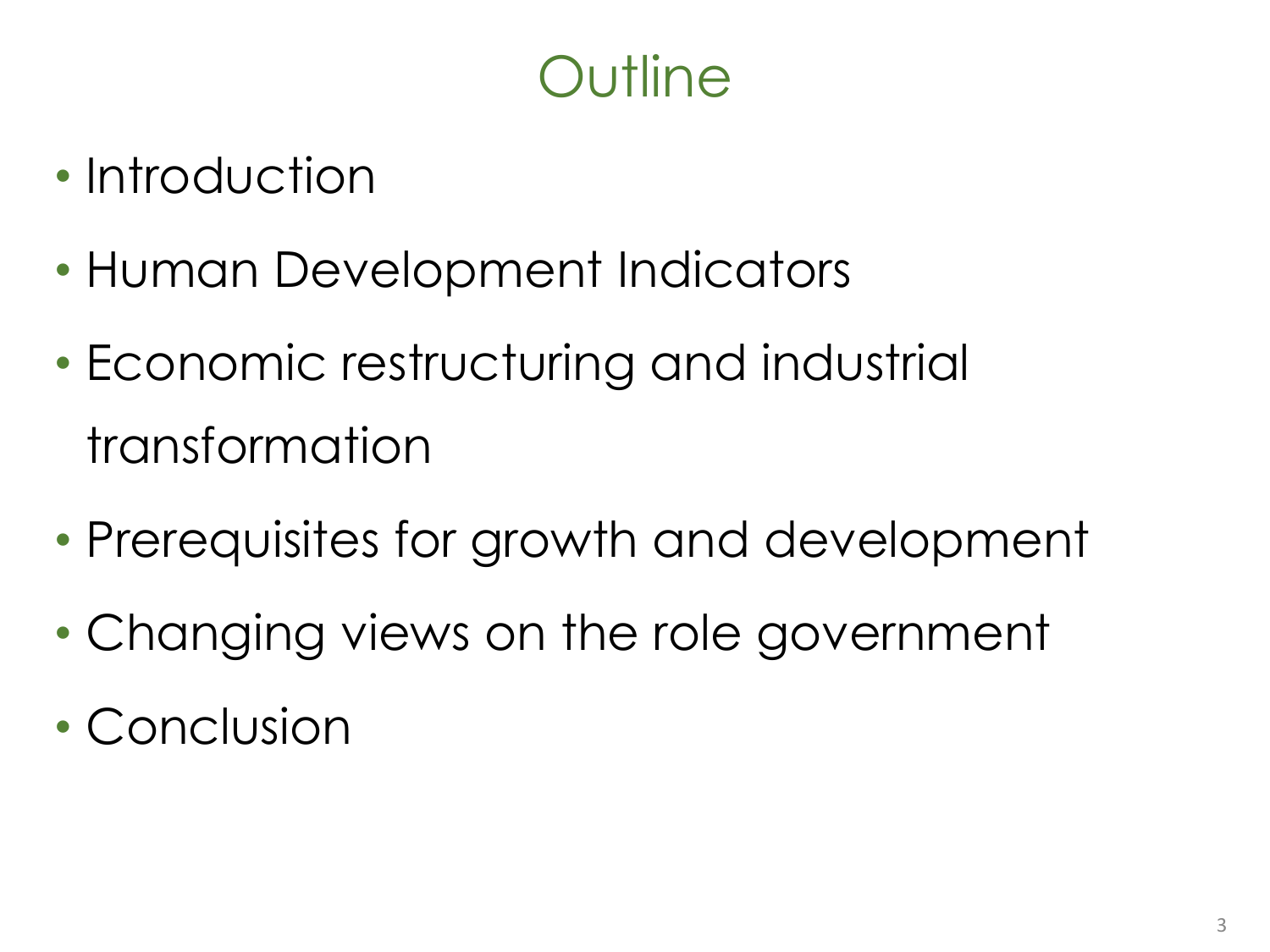## **Introduction**

- Two aspects of economic development that act as important constraints to well-being and ultimately the ability of the economy to achieve sustainable economic growth are discussed:
	- Human development
	- Economic development and the need for industrial structural transformation
- These aspects of economic development are interrelated because human and industrial development impact on one another through employment and income
- The ability of an economy to create adequate levels of employment and income will affect levels of poverty and human development
- Food and energy security and infrastructure are also discussed as they are crucial for human and economic development
- The adequacy and quality of food, energy and infrastructure affect the quality of life and productive capacity of the economy
- Overall, we find that there are large constraints on economic development and growth due to the inadequacy of human development, economic and industrial transformation and food and energy security and infrastructure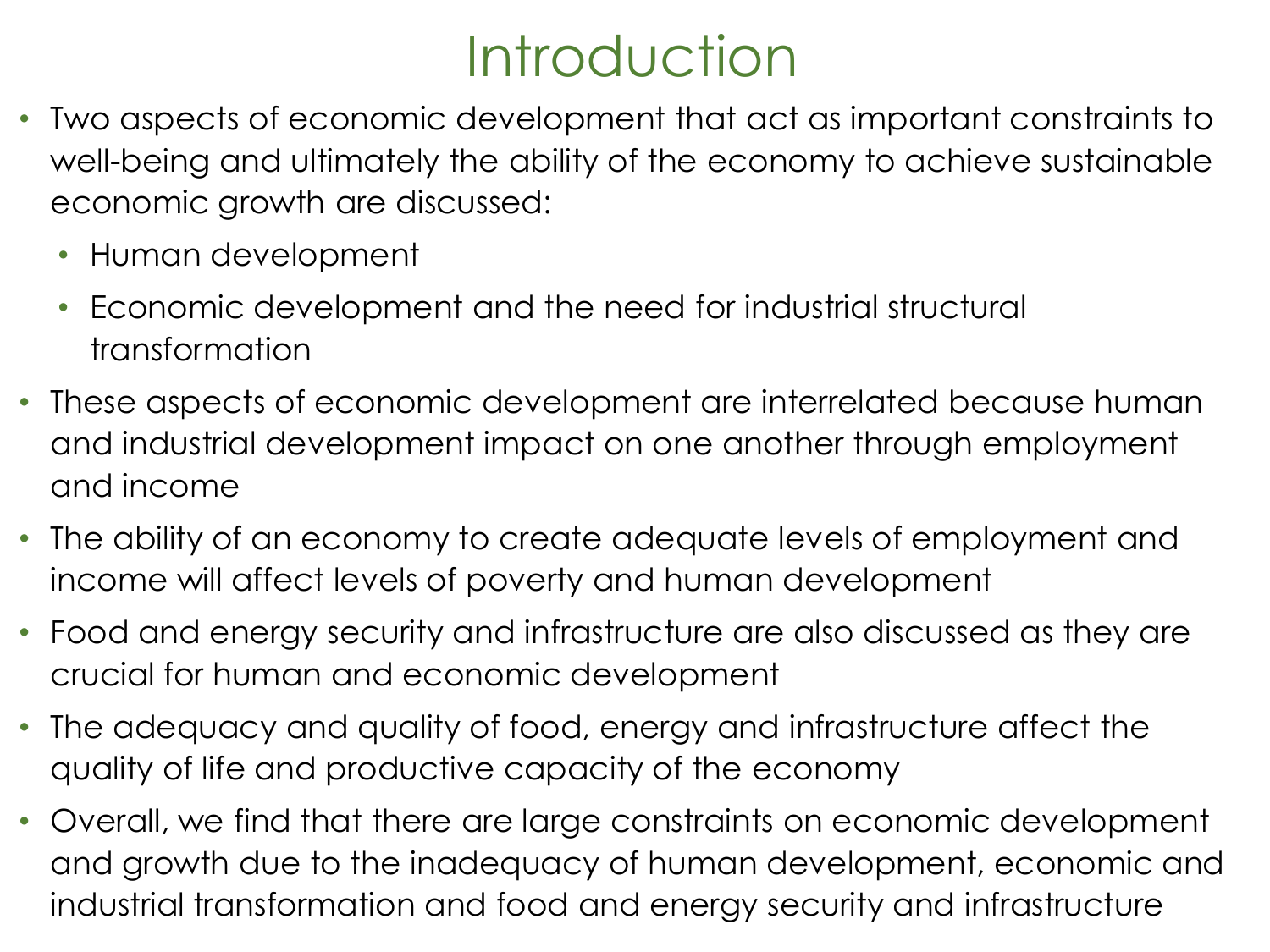## Introduction

- The context for this discussion is that evidence shows that inequality is negatively correlated with growth and development
- The Washington Consensus forged during the 1980s advocated economic and financial liberalization, a larger role for the market and smaller role for the state
- However, the outcome of this approach has been large increases in inequality within and between countries, financial instability and crises, growing unemployment and a climate crisis
- There is also concern about the rise of network industries, data collection and privacy as well as global market dominance of a few corporations. These problems raise important questions about the capacity of individual states and the need for more international coordination
- There is an emerging consensus that these problems cannot be solved without a much larger role for the state and some reversal of the widespread economic and financial deregulation that occurred since the 1980s
- The measures taken by the state to address poverty and inequality and redressing historic injustices will affect human and economic development
- Expenditure on state social support and infrastructure investment is necessary for economic and industrial development and will affect the size and performance of the economy
- In turn, the size and performance of the economy affects the well-being and capabilities available for increased productivity and economic growth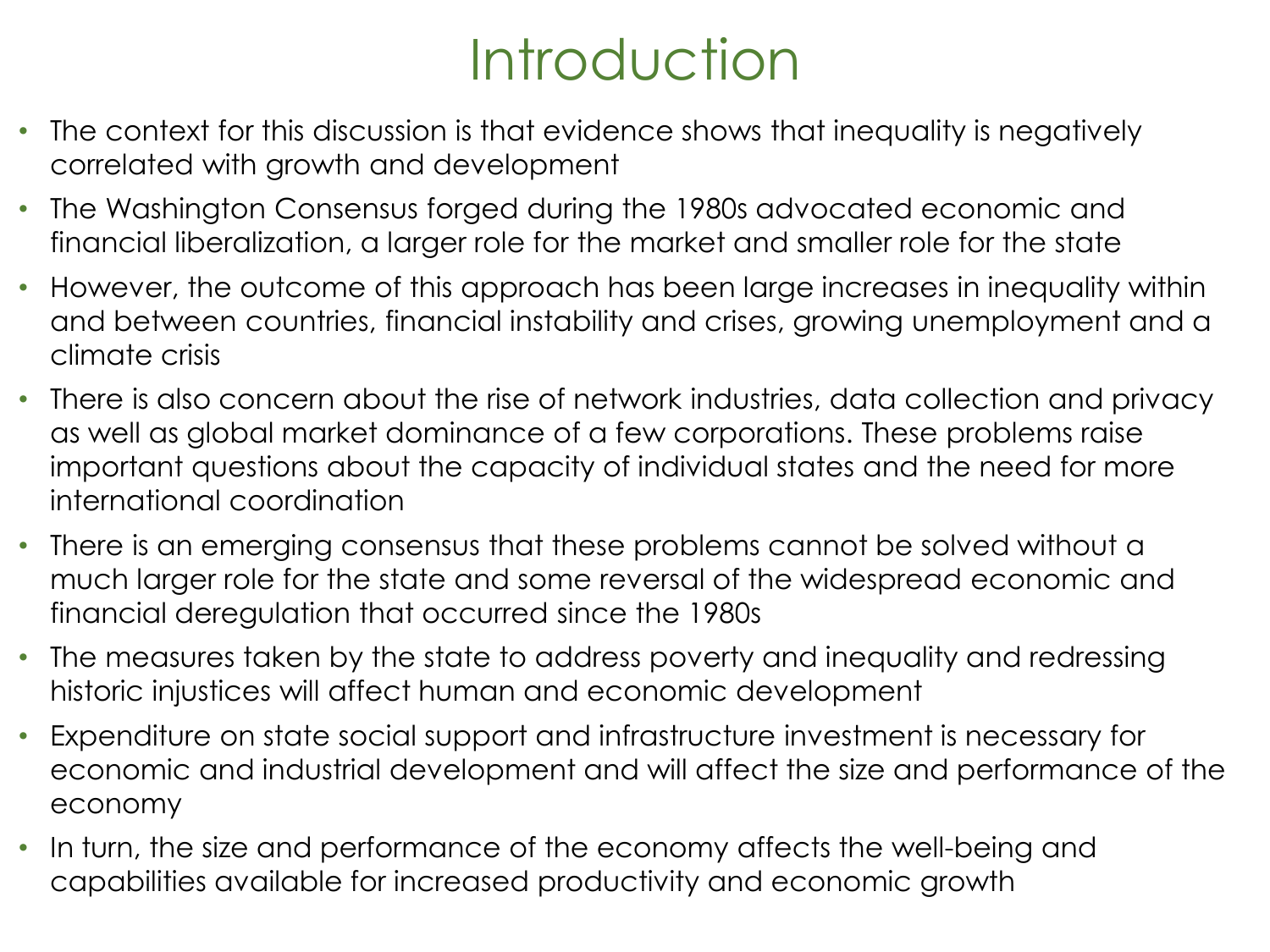# Human Development indicators (HDI)

Long and healthy life

Access to education

Poverty levels

Inequality level

Basic Services delivery

Standard of Living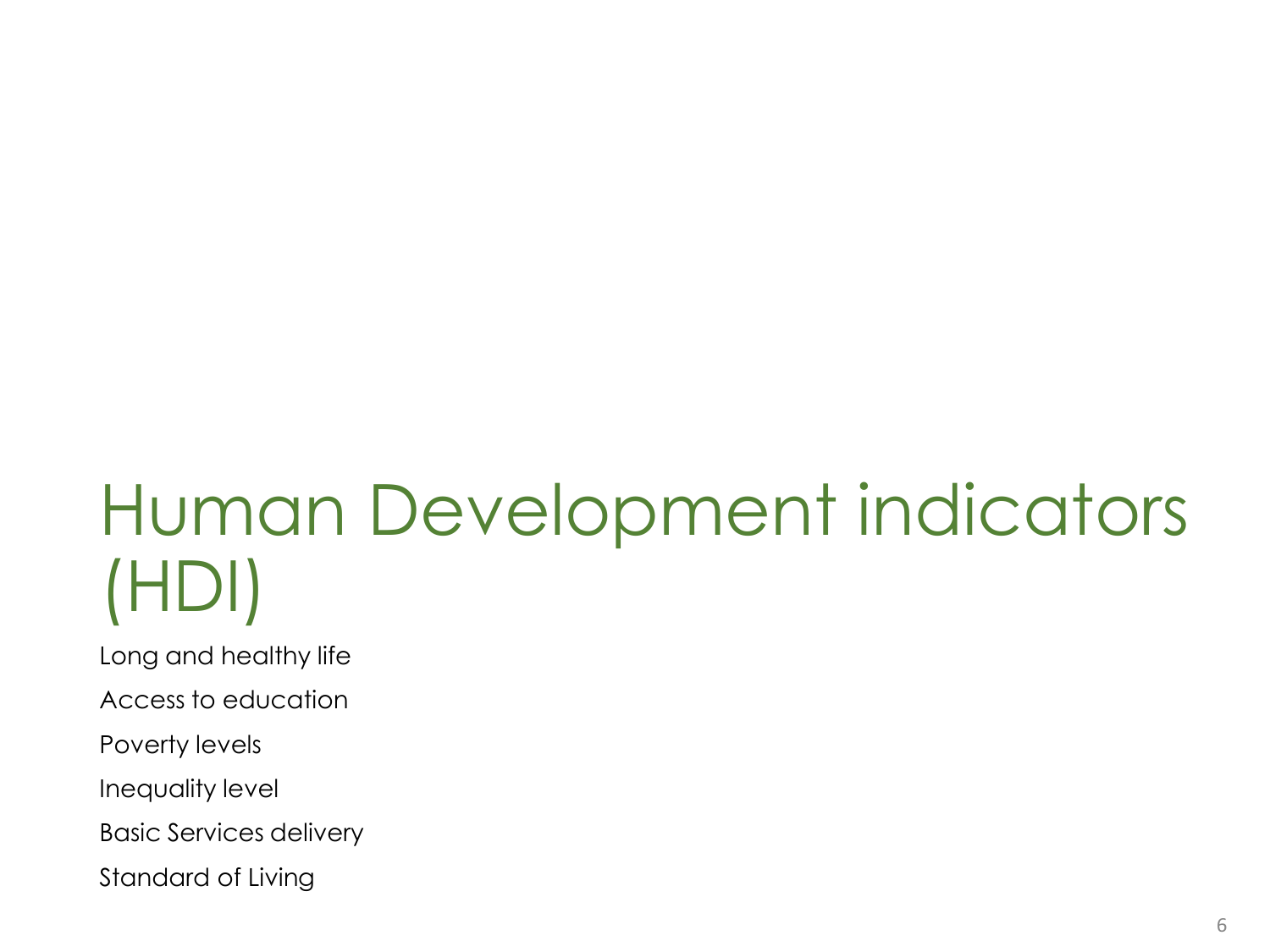## The Human Development Index (HDI)



- South Africa's HDI was 0.709
- The IHDI was 0.468
- SA HDI was ranked 114 out of 189 countries
- Between 1990 and 2019:
	- South Africa's HDI value increased from 0.627 to 0.709
	- Life expectancy at birth increased from 63,3 to 64,1 years
	- Expected years of schooling increased from 11,4 to 13,4
	- Mean years of schooling increased from 6,5 to 10,2
	- GNI per capita (2017 PPP\$) increased \$9,975 to \$12,129  $^7$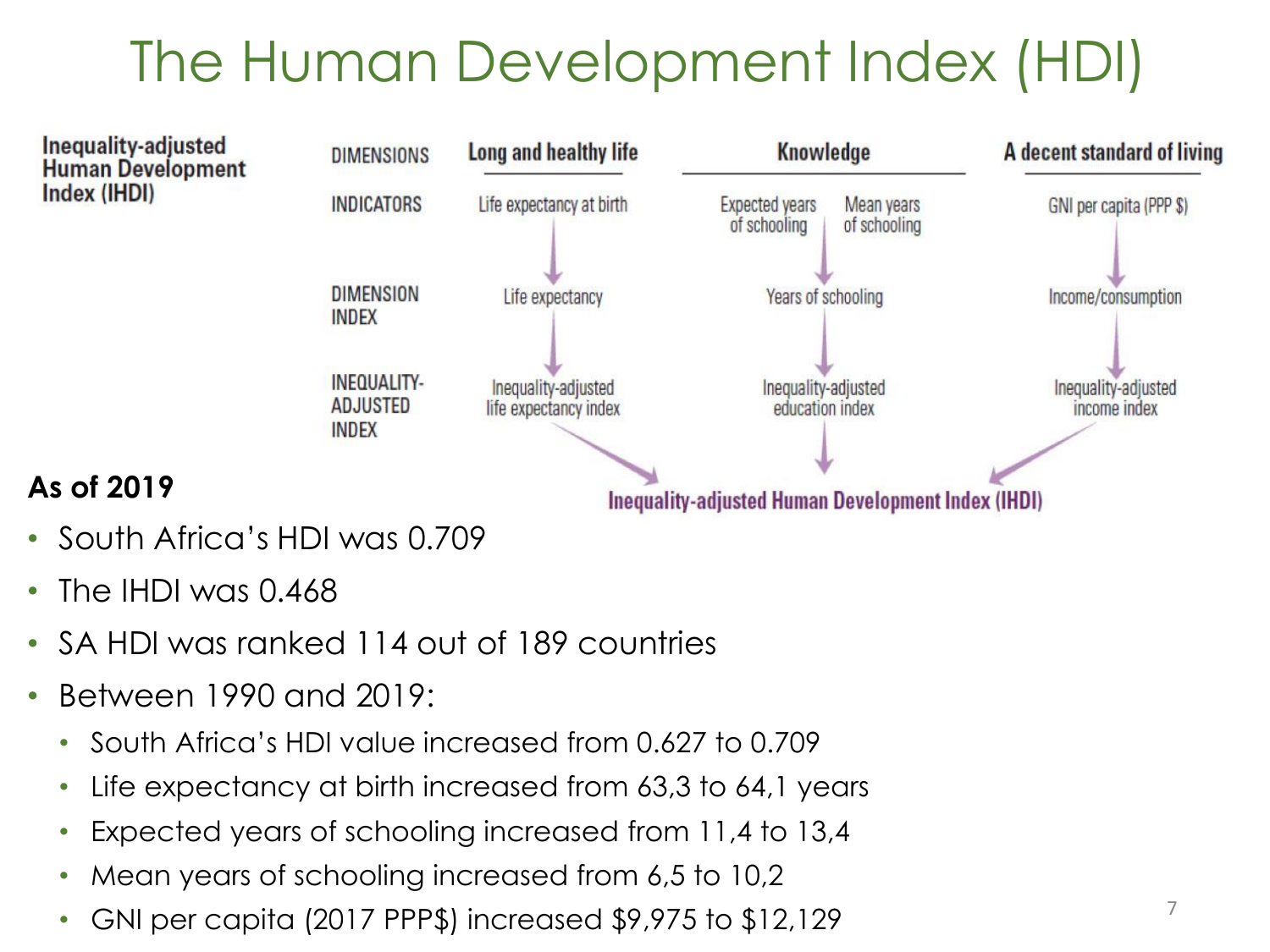## Long and healthy life

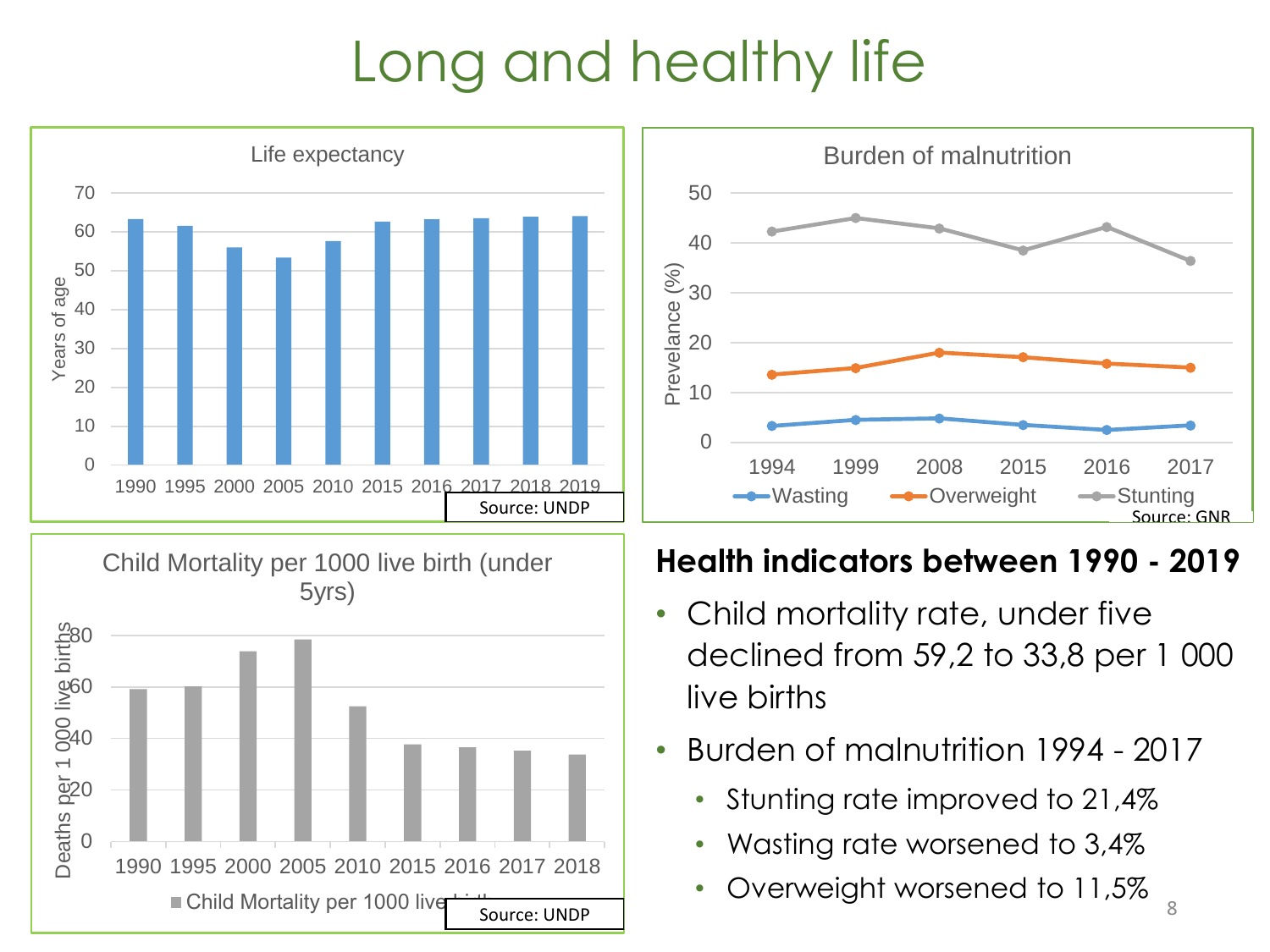### Access to education







- Like many countries, SA set targets for each of the 17 SDGs. Goal 4 (SDG4) deals with quality educn
- South Africa has made large strides in education. E.g., participation among five-year-olds increased from about 40% in 2002 to 85% in 2018
- However, the education system faces large challenges
- In February 2020, an Amnesty International report concluded that SA's education system is characterized by crumbling; Infrastructure, overcrowded classrooms and relatively poor educational outcomes that perpetuate inequality.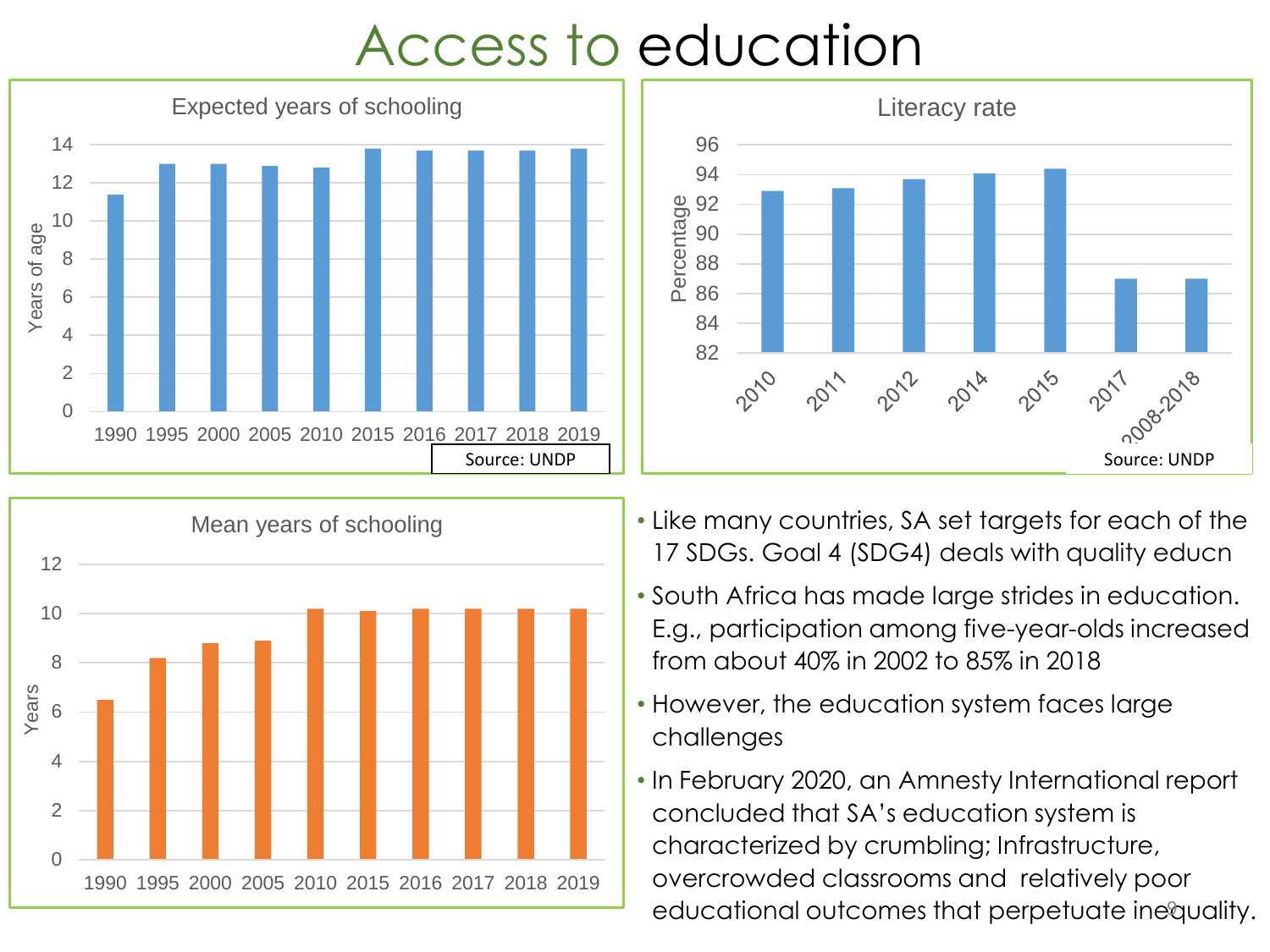### Poverty levels in SA

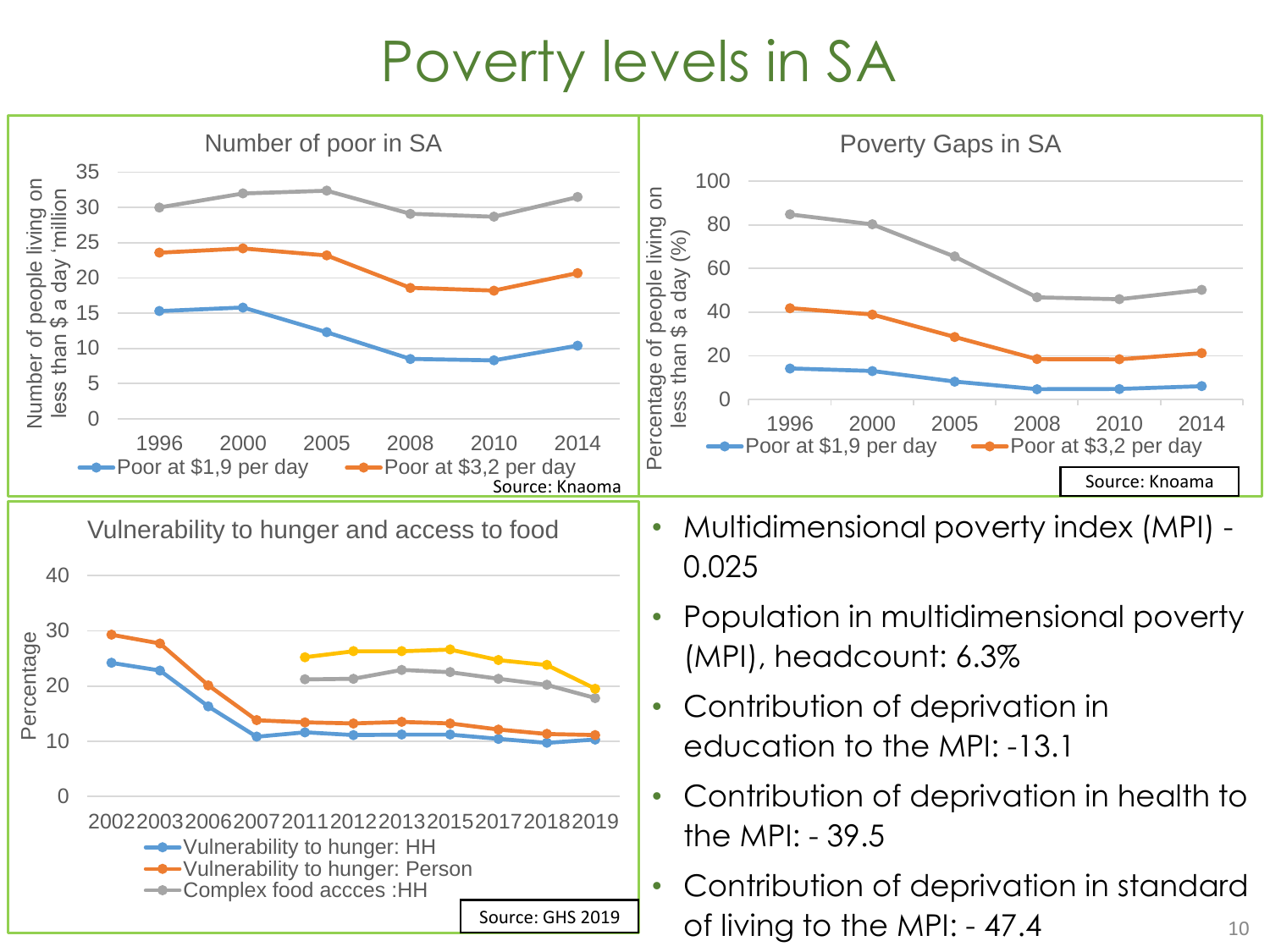## Inequality levels and indicators in SA

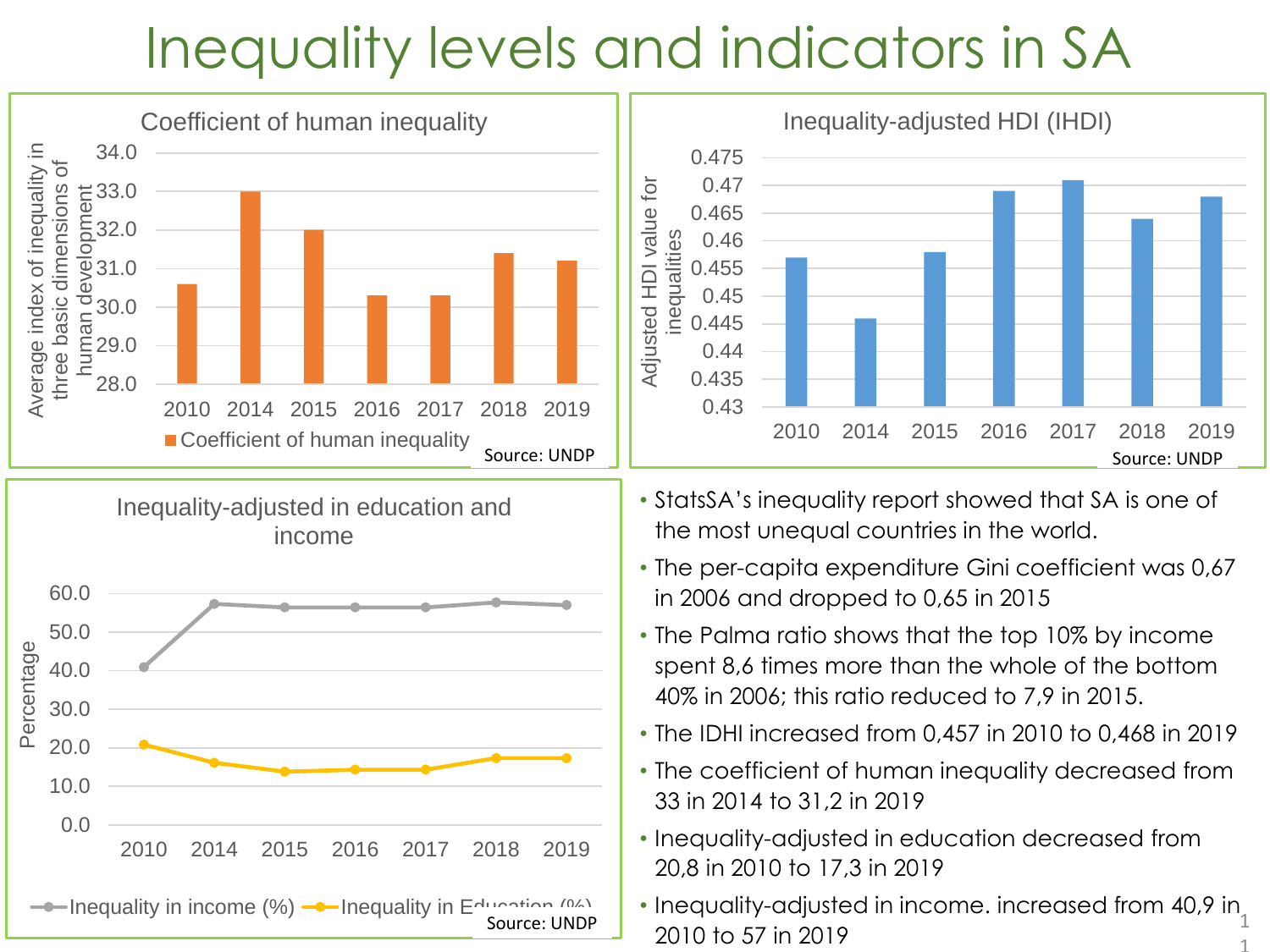## Service delivery in SA



- The percentage of individuals that received social grants steadily increased from 12,8% in 2003 to 30,9% in 2019.
- Eight in ten (81,9%) South African households lived in formal dwellings in 2019, followed by 12,7% in informal dwellings, and 5,1% in traditional dwellings.
- Households that received some form of government housing subsidy increased from 5,6% in 2002 to 18,7% in 2019
- The percentage of South African households that were connected to the mains electricity supply increased from 76,7% in 2002 to 85,0% in 2019.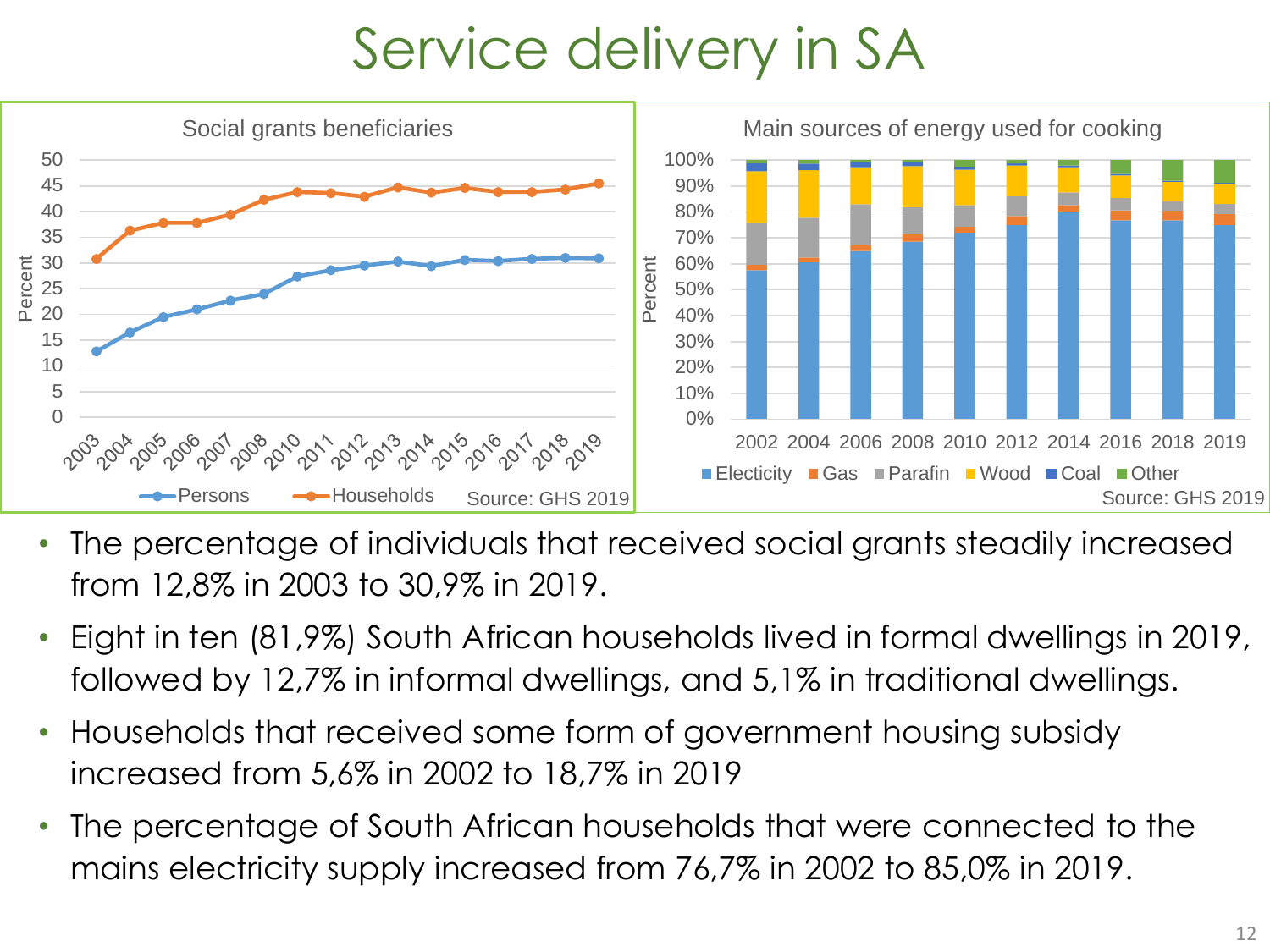### Economic restructuring and industrial transformation

Growth and economic development

Employment, value-added, investment and trade

**Concentration** 

Finance and financial flows

The fourth industrial revolution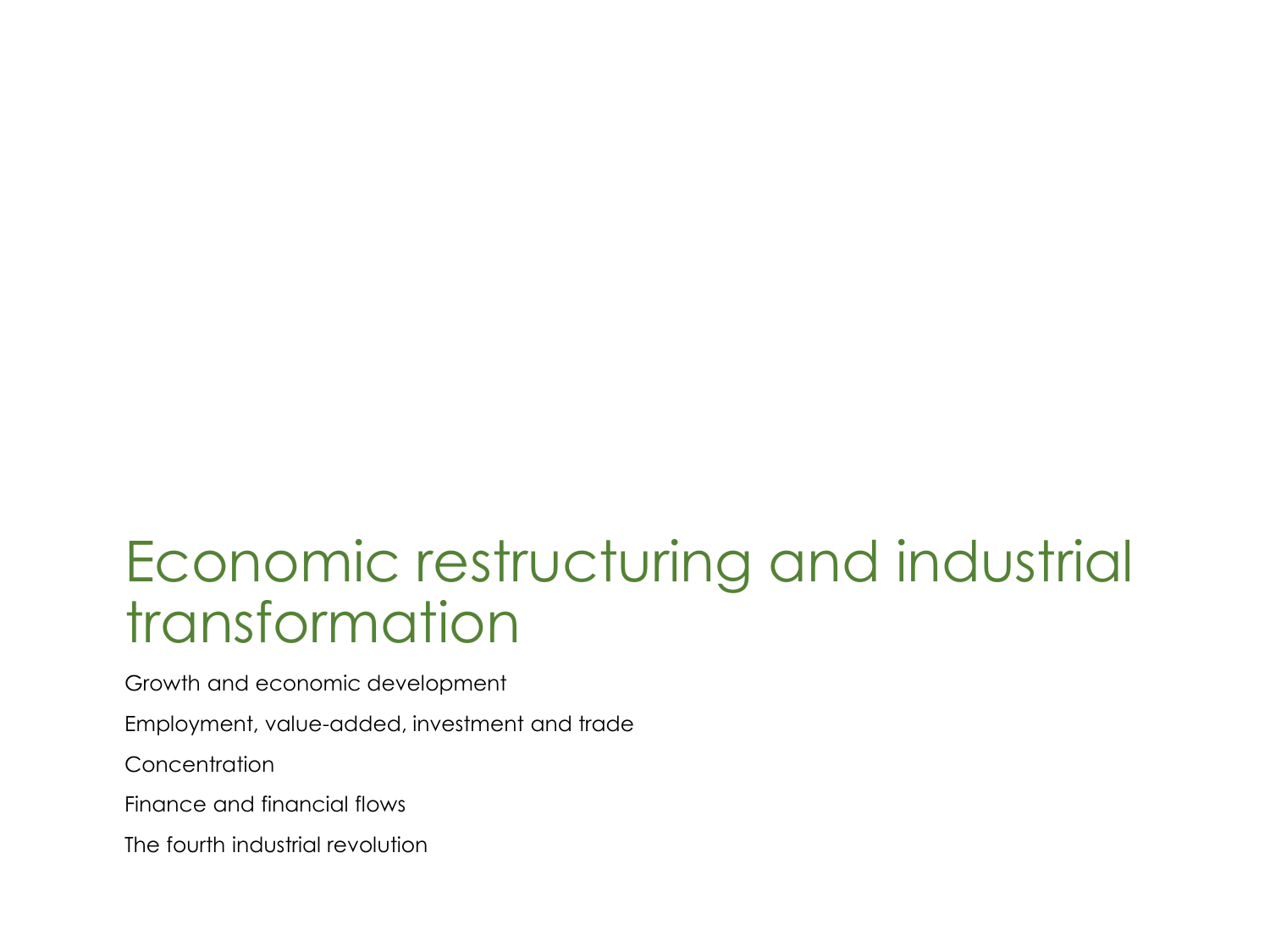### Economic growth is not necessarily development

- Gross Domestic Product(GDP), which is presented as an objective measure, is actually socially constructed and indicates certain views on what is productive & should be classified as the economy
	- Economic growth is anything that causes a positive change to a country's GDP
	- However, the cause of this change may not be good for the economy, e.g., activities measured in GDP that are harmful to people or nature
	- Often, harm caused is not measured (called externalities)
- Many activities that have positive economic impacts on society are not measured in GDP and therefore undervalued. (Women carry a disproportional load):
	- Unpaid housework, including cooking and cleaning
	- Care for the young, sick and aged
	- Community building and support
	- Aspects of public and charitable health and education and other services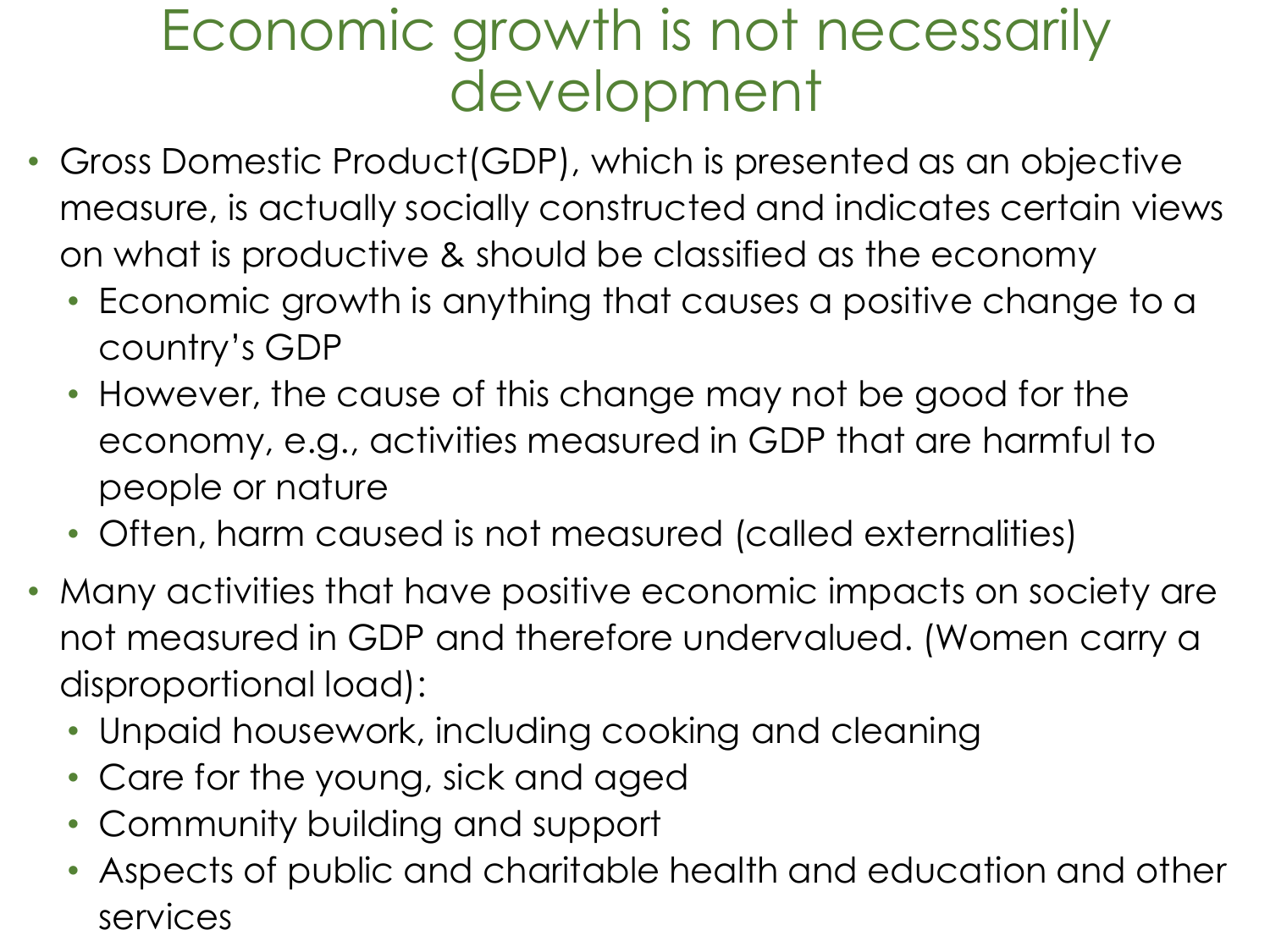## Econ. growth is not necessarily development

- The System of National accounts (SNA) included finance, which previously was deemed unproductive and in many cases a cost to production, in GDP
	- 1930s banking fee revenue reclassified and so finance included in GDP
	- 1953 SNA saw most finance contribution as negligible and even negative
	- 1968 SNA interest payments were reclassified from unproductive to productive, even though, financial fees and costs reduce incomes available for purchase of productive, value-adding goods
- Predatory finance and activities that increase systemic risk are negative for GDP and economic development
	- For e.g. proliferation of subprime loans and their securitization in the USA
- South Africa's economic growth from 2003 to 2008 was relatively high but not sustainable because it was driven by increased commodity prices, growth in finance, debt driven consumption and a real estate bubble
- Growth was also increased by public infrastructure investments for the 2010 World Cup and to deal with backlogs
- Growth could not return to pre-crisis (2003-08) levels after the crisis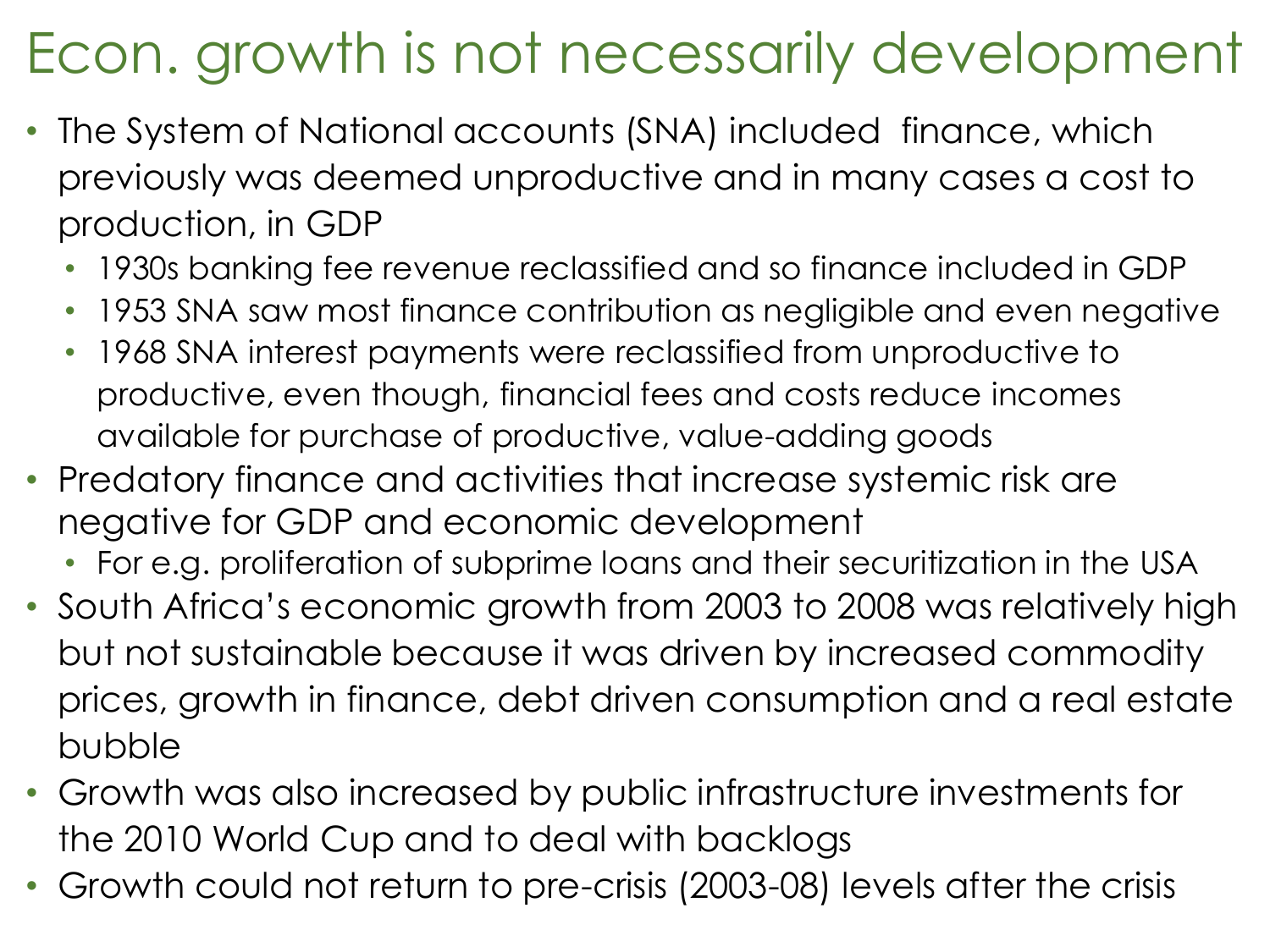### The need for structural transformation

- Structural transformation of an economy requires industrial change that:
	- Builds and increases economic activity from sectors of low to high productivity and complexity, and
	- Deepens industrialisation though upgrading from low to high productivity activities within economic sectors
	- For example, transforming an economy with most value-added in primary sectors such as mining and agriculture towards increasing value added from manufacturing and then on to advanced industries that combine high value services, increased research and development and manufacturing
- Evidence shows that economic development is associated with increasing the size of the economy
- GDP growth leads to a larger tax base that in turn could support increased provision and quality of social services
- It is also associated with increased employment and incentives that promote higher levels of education and skills development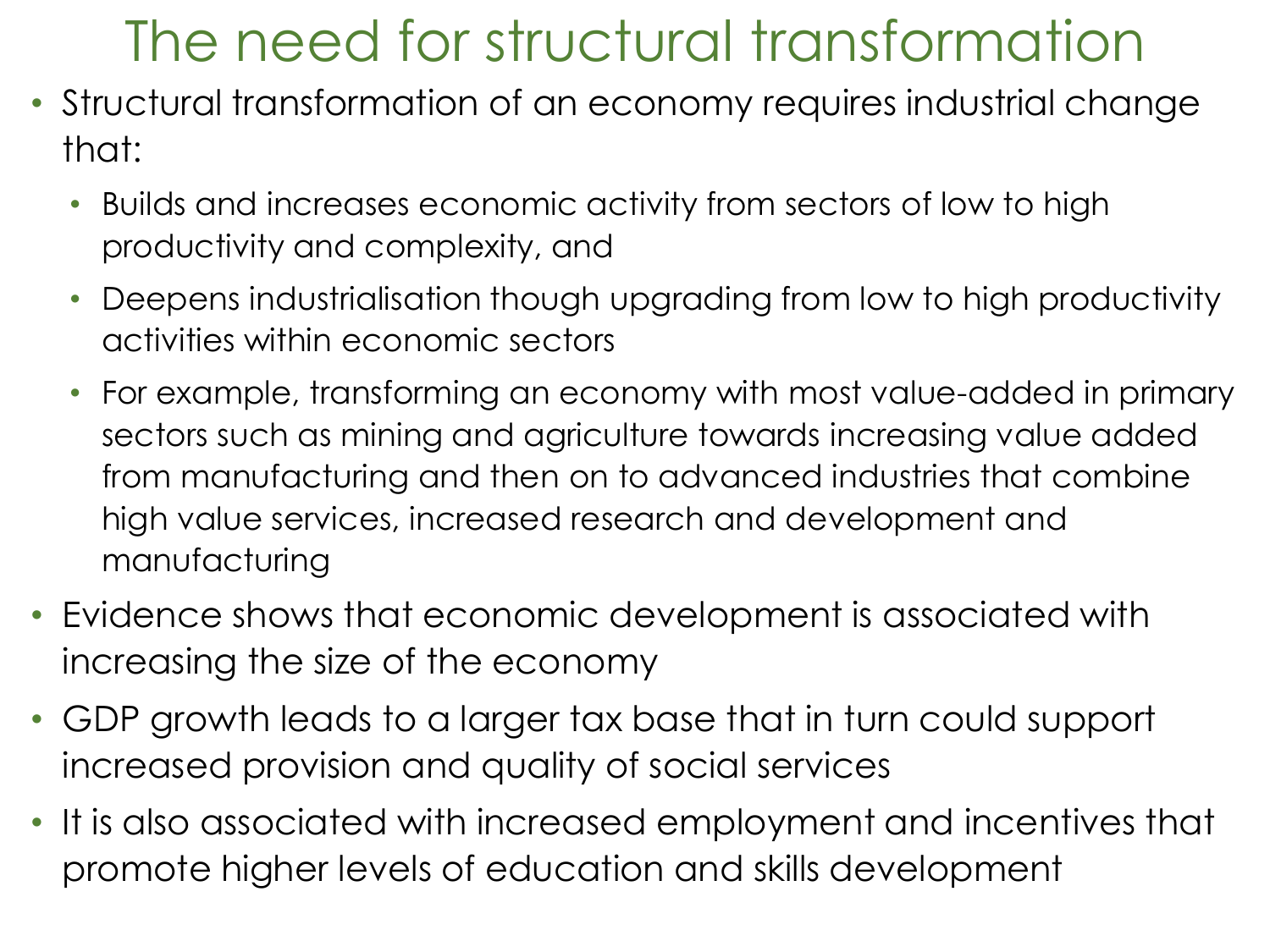### The need for structural transformation

- Manufacturing is considered key to structural economic transformation because it has strong linkages across entire value chains from primary sectors such as mining and agriculture through to advanced services like engineering and design.
- Historical evidence shows that development of manufacturing has the ability to drive technology dependent productivity of other economic sectors within value chains
	- For e.g., productivity has increased in agriculture with advances in manufacturing of agricultural machinery, chemical fertilisers and even genetic engineering
- South Africa has not achieved significant transformation and has in fact prematurely deindustrialised
- There have been large losses of employment in manufacturing, particularly due to declining diversity in sectors that would support faster employment growth directly and in associated services sectors
- While certain services sectors, particularly finance, have grown, South Africa's role in global value chains has generally remained that of providing low value-added primary products and raw materials
- South Africa continues to remain dependent on mining and minerals for much of its export earnings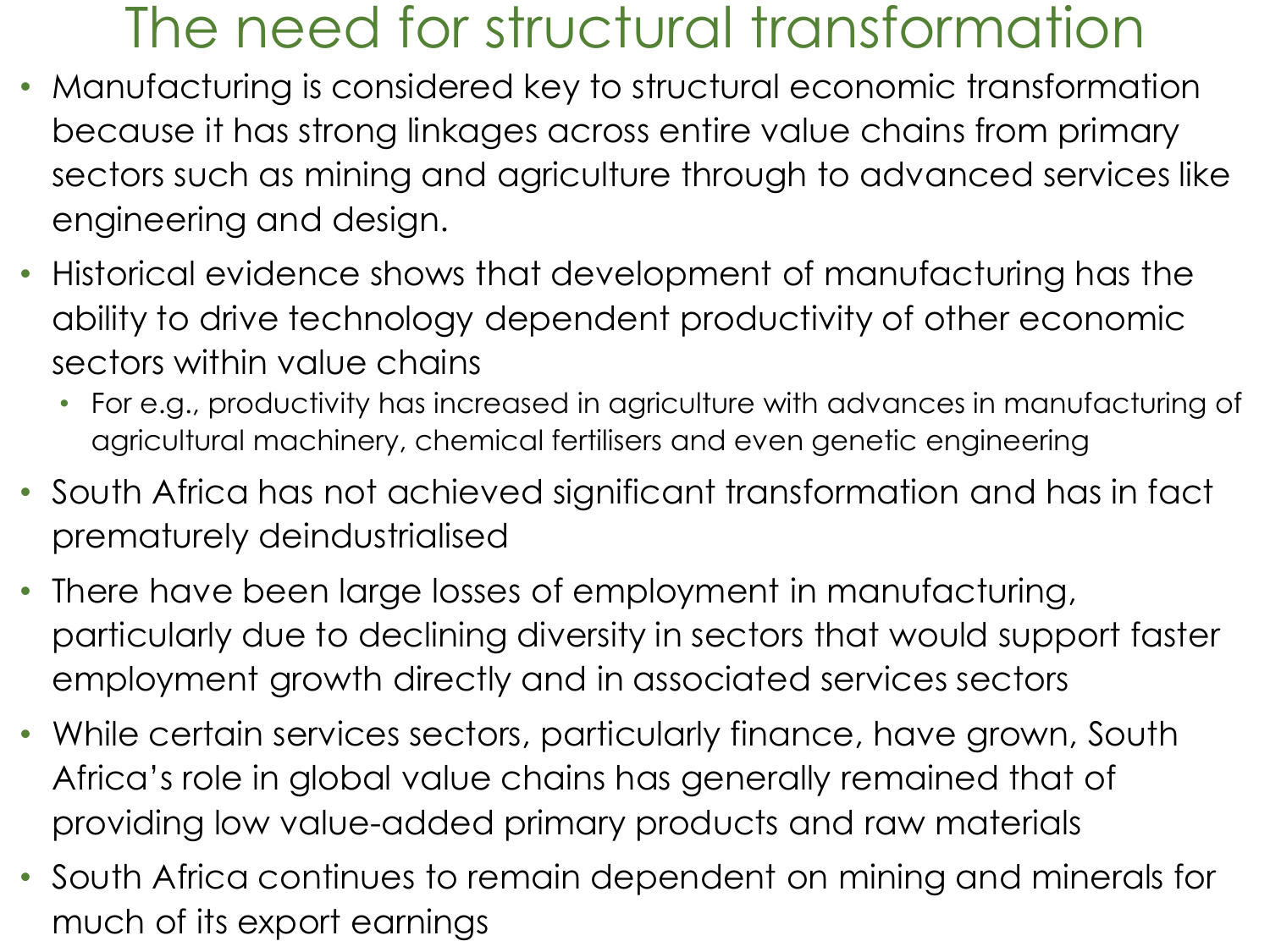## Employment in low value added services

- There have been job losses in productive sectors such as manufacturing, mining and quarrying and agriculture, forestry and fishing
- A disaggregation of the finance, insurance, real estate and business services shows that the growth in jobs in this sector was not in finance and insurance
- There has been increased employment in services but much of this employment has been in low value added services such as wholesale and retail trade and in business services such as private security and cleaning services
- The outsourcing of cleaning services from manufacturing and mining accounts for some of the increase in business services



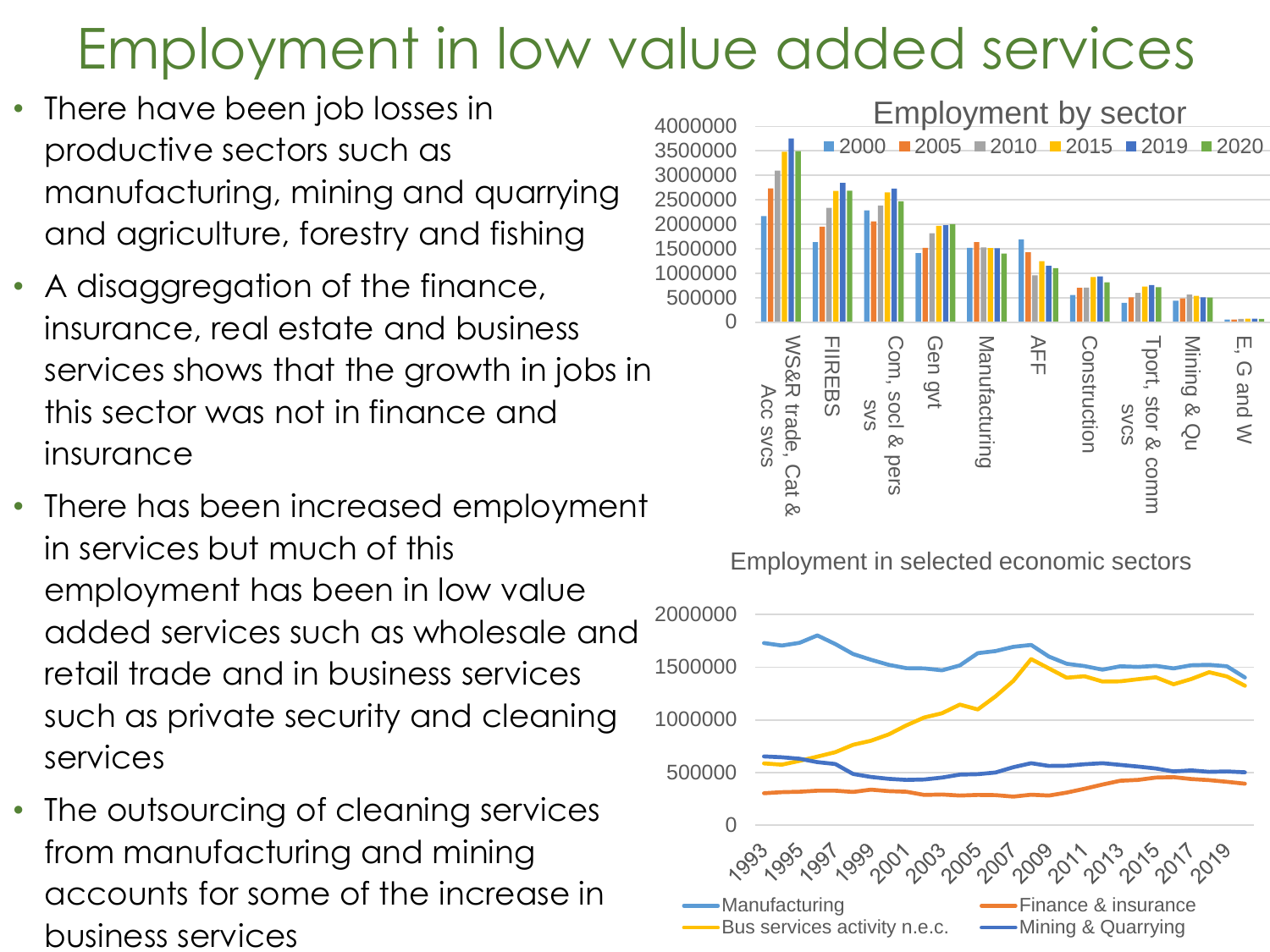### Sector value added contributions to GDP (R millions, 2010=100)

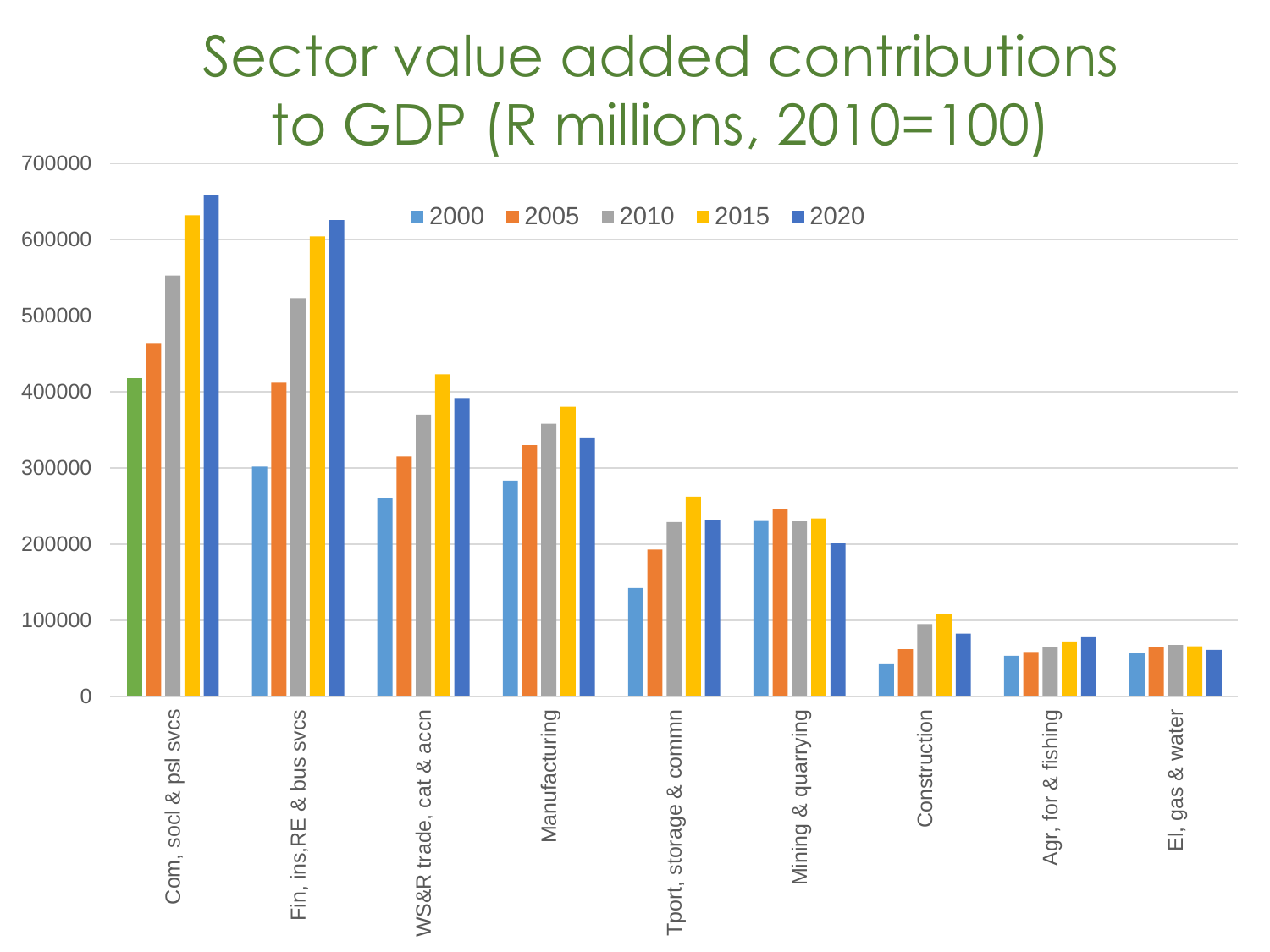### Capital stock and capacity across the economy



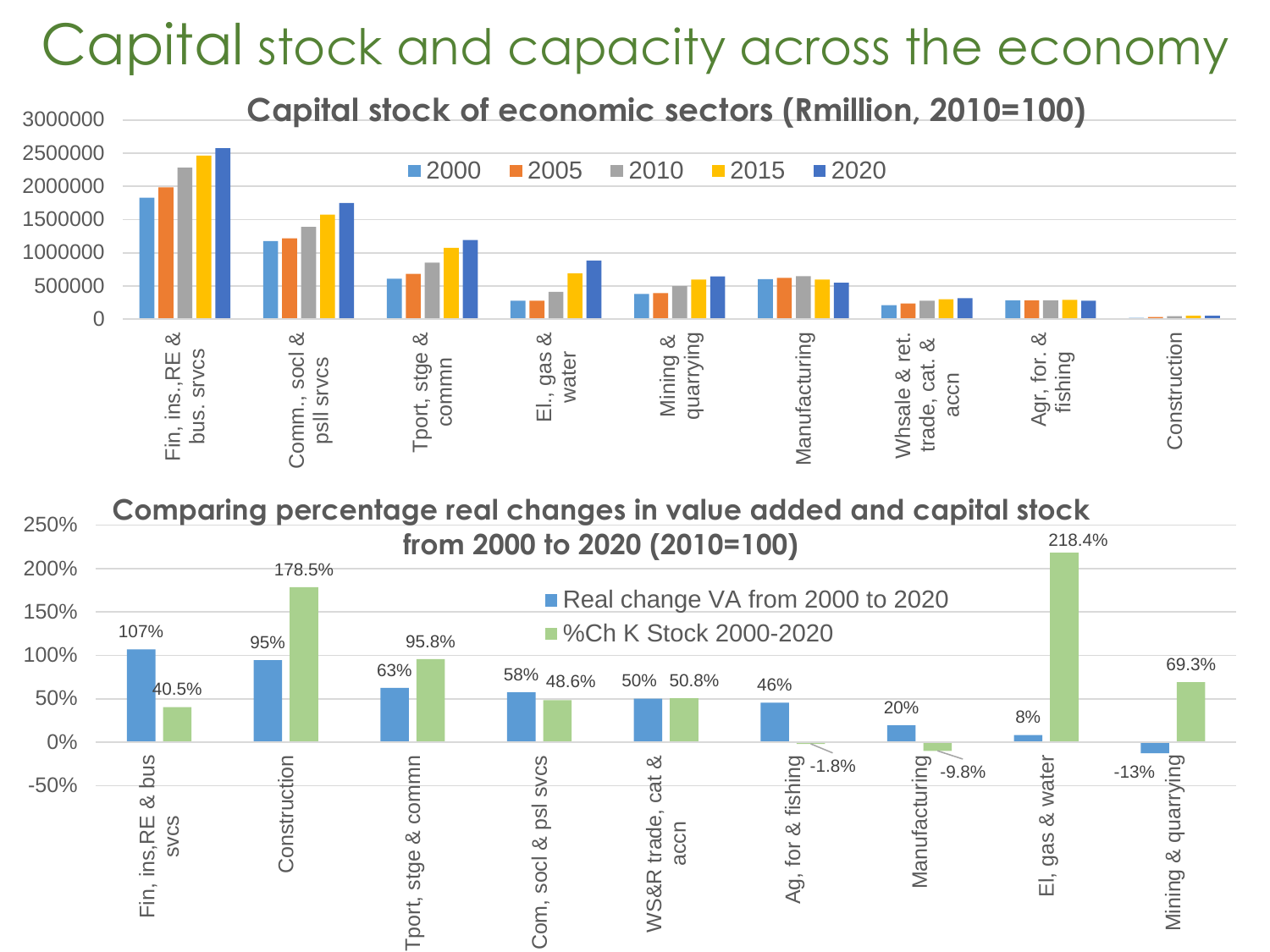### South Africa's exports

**Sector exports as a share of total exports (percentages)**

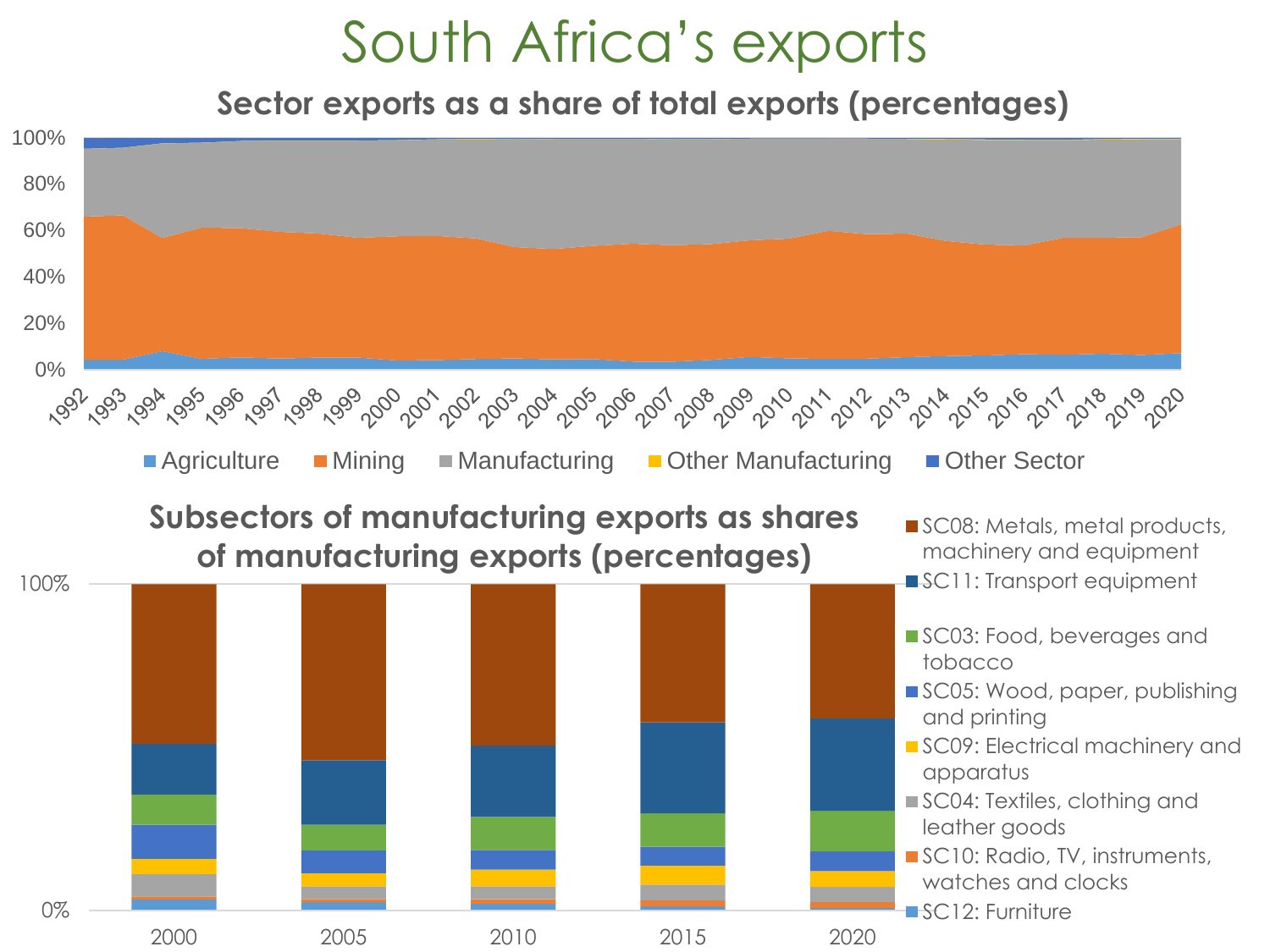### Concentration, profits and low levels of investment

- Concentration of markets and the role and actions of large corporations are critical to understanding the poor levels of fixed investment in South Africa
- The roots of the very high level of concentration of the South Africa economy lie in the development and growth of the mining and minerals sector in South Africa and the formation of mining-finance houses
- South African big businesses followed the trend in the 1980s in the US and some other developed countries to build large diversified conglomerates
- However, further concentration occurred in a smaller South African economy
- The liberalisation of finance during the 1980s supported conglomeration, which was aided by the large life assurers and other institutional investors
- Large corporations also bought up the subsidiaries of companies that divested due to pressure from the anti-apartheid movement
- The result of this extreme market power was that the conglomerates could behave in a predatory manner to buy out or squeeze out competition
- The conglomerates also colluded and divided up markets and the economy amongst themselves
- Extreme concentration remains one of SA's greatest challenges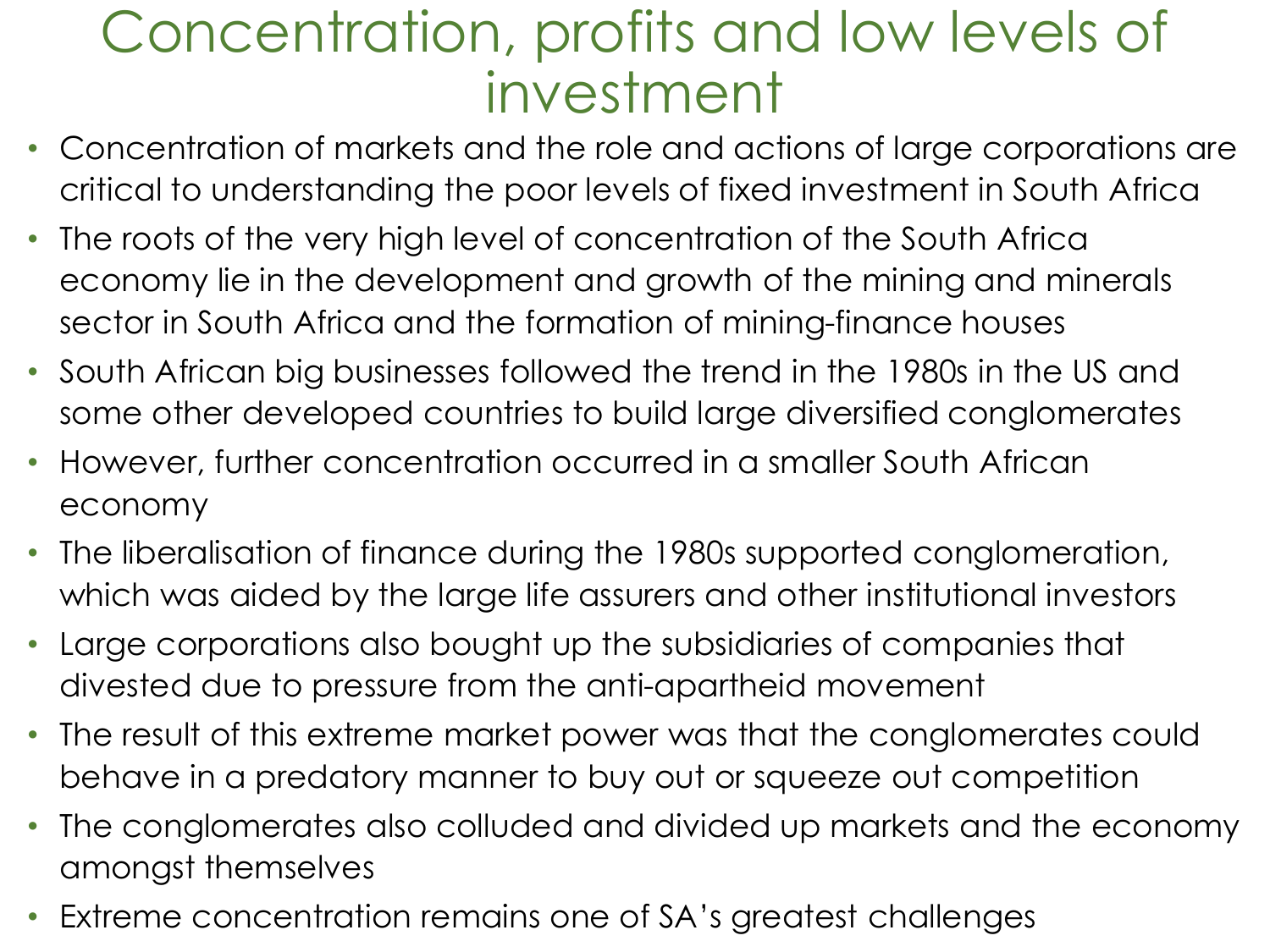## Profitability of top 50 companies

| 2017                               | <b>ROA</b> | <b>ROE</b> |  |
|------------------------------------|------------|------------|--|
| <b>Consumer</b><br><b>services</b> | 20%        | 35%        |  |
| <b>Telecomm</b><br>unications      | 17%        | 38%        |  |
| <b>Banks and</b><br>insurance      | 2%         | 18%        |  |
| <b>Mining</b>                      | 11%        | 23%        |  |

- Profitability is linked to market power
- Woods et al (2018) identified dominant firms in 294 distinct product markets.
- Sectors highly concentrated in terms of the Hirschmann-Herfindahl Index (HHI), :
	- Communication Technologies;
	- Energy;
	- Financial Services;
	- Food and agro-processing;
	- Infrastructure and construction:
	- Intermediate industrial products;
	- Mining;
	- Pharmaceuticals;
	- Transport.
- Concentration and vertical integration within sectors has increased since 1994, reinforced by high barriers to entry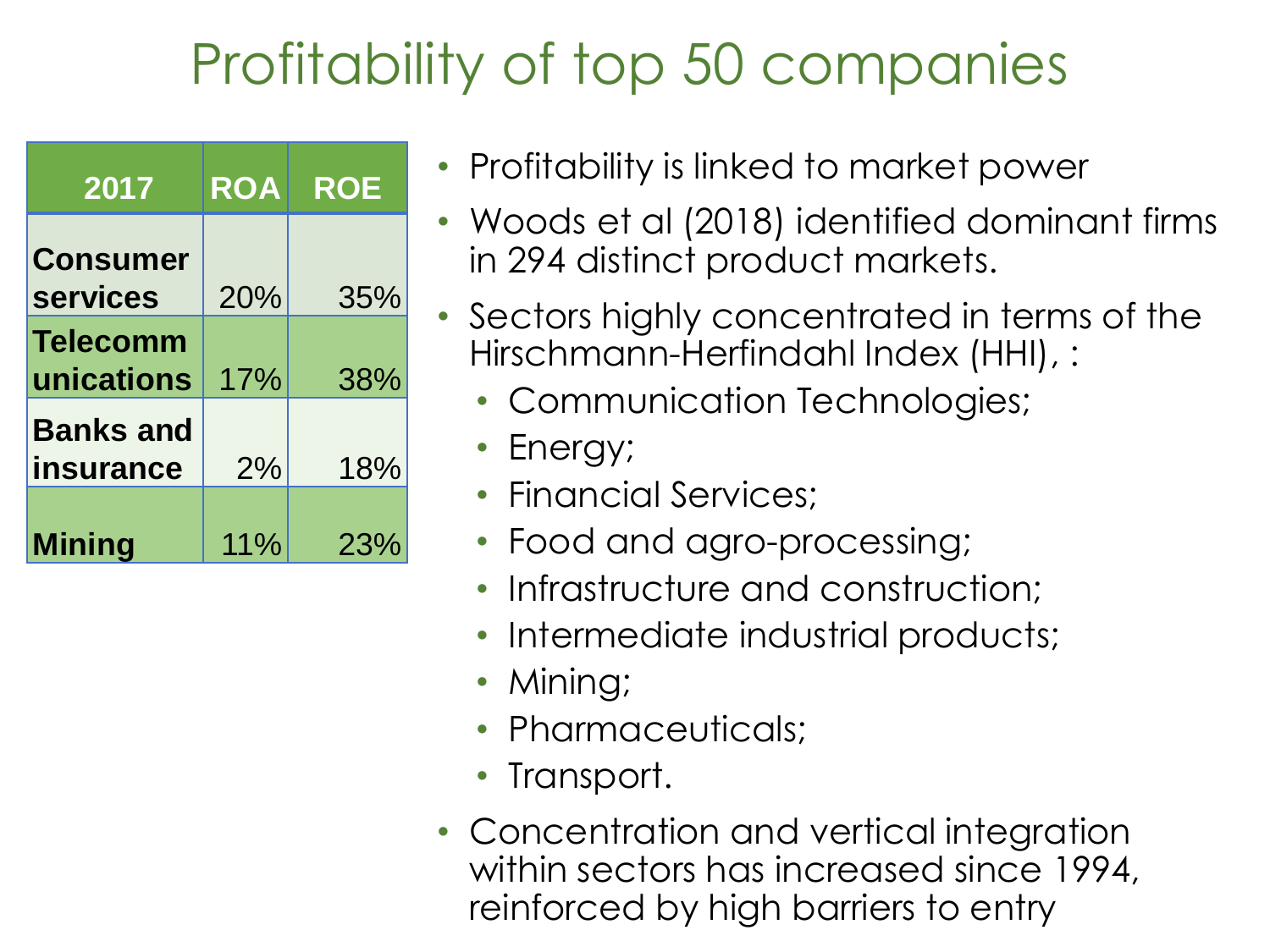### Concentration, profits and low levels of investment

- The concentrated non-financial and financial markets means that investment financing is allocated towards the existing dominant firms
- The large firms use their market power to earn good profits but investment remains weak, for e.g., the decline in manufacturing capital stock
- The post-apartheid government thought that financial liberalisation would attract foreign direct investment (FDI) to compete against SA's dominant large firms but this FDI did not materialise at close to anticipated levels
- Foreign ownership of shares of SA firms have increased
- Instead, many of the largest SA corporations, such as Anglo American and SA Breweries restructured, moved their primary listings abroad or cross-listed
- Today a large share of their operations are outside of South Africa
- The application of competition laws to reduce market power has also not worked as required and in the current context is clearly not enough
- Industrial policy aimed at economic transformation and diversification combined with much higher levels of development finance directed towards higher value-adding productive activities is required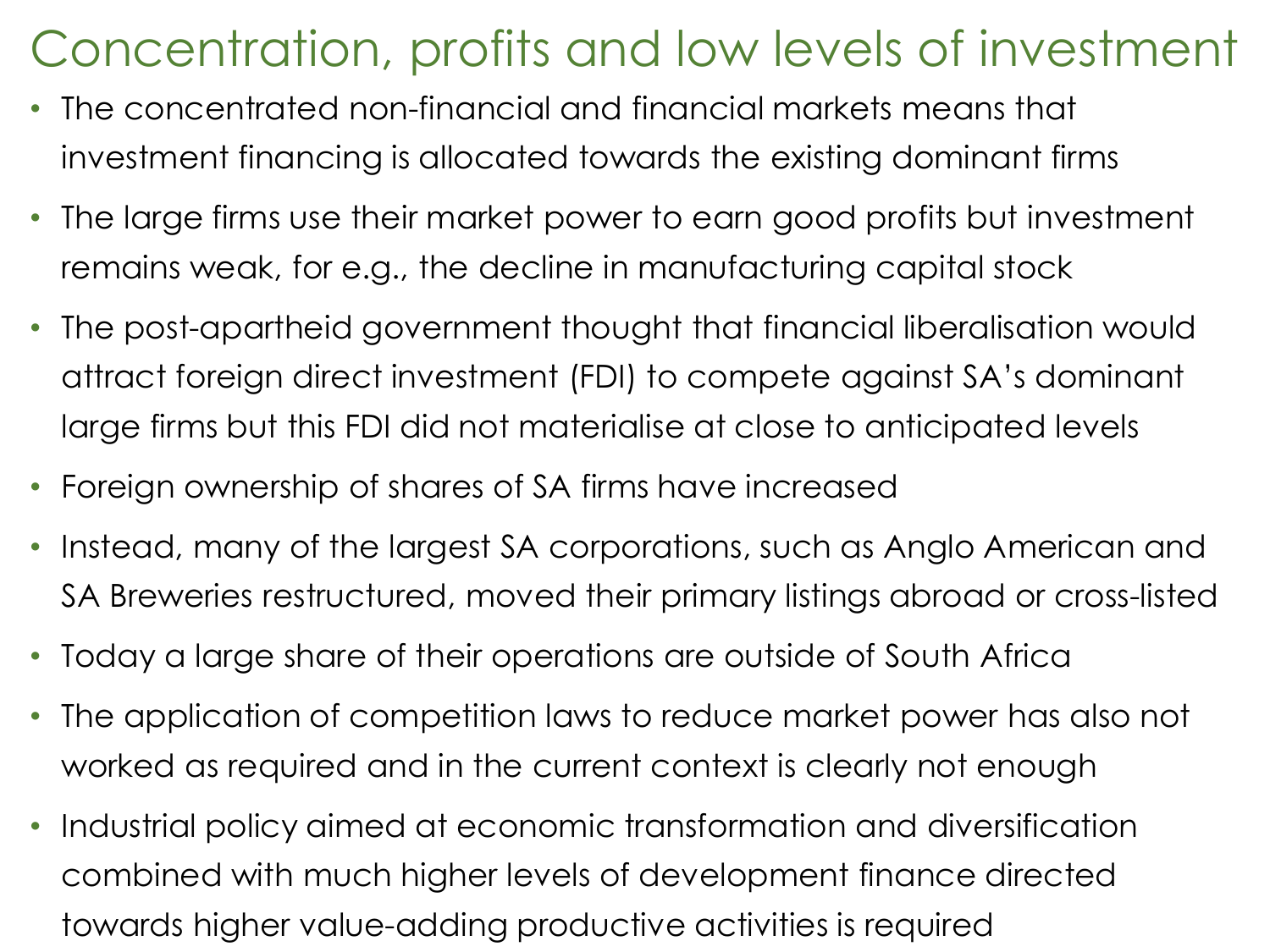### Impact of capital flows on SA

- The large but grudging shifts in mainstream views on efficacy of capital controls seem to have had little impact on SA policy
- SA continued to liberalise financial flows and offered a second amnesty to residents with money outside of the country illegally.
- Even if this policy led to more inflows of capital it was not associated with more and better investment – most net inflows have been short-term and net FDI relatively small
- South Africa economic growth path has been affected by financial liberalization and the type of financial flows crossing the country's border.

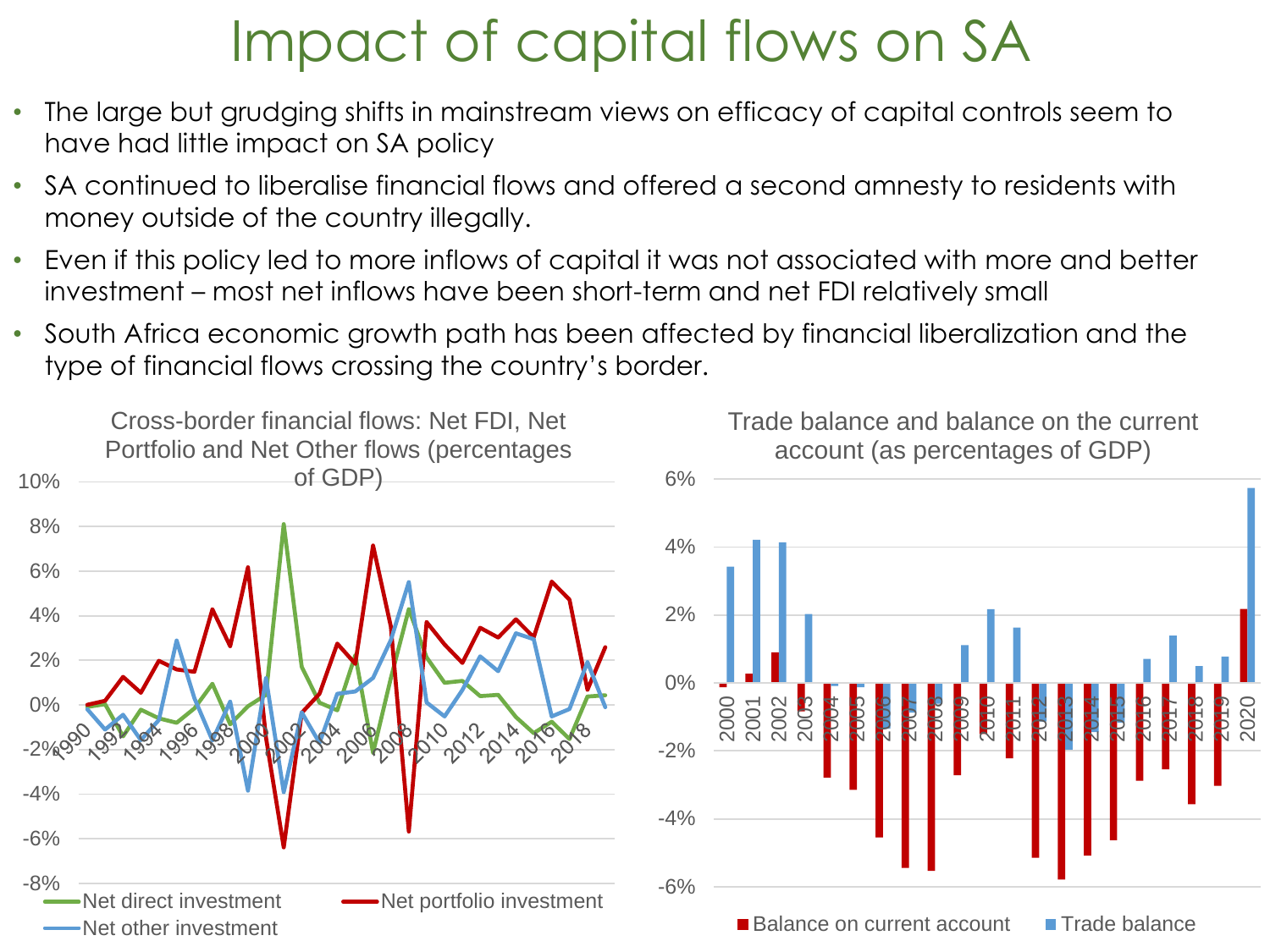## Institutional investors and foreign ownership

The very high percentage of institutional investors, including foreign investors, reinforces power of the shareholder value movement and focus of large firms on high short-term returns rather than longer-term productive investment

| Type of owner                                                   | % of JSE market<br>capitalization in 2016 |  |  |
|-----------------------------------------------------------------|-------------------------------------------|--|--|
| <b>Foreign investors</b>                                        | 38%                                       |  |  |
| Ownership through South African institutional investors         | 48%                                       |  |  |
| <b>Retirement funds</b>                                         | 24%                                       |  |  |
| Long-term insurance companies<br>$\bullet$                      | 5%                                        |  |  |
| Collective investment scheme companies<br>$\bullet$             | 5%                                        |  |  |
| Investment managers<br>$\bullet$                                | 14%                                       |  |  |
| South African: Other investors                                  | 14%                                       |  |  |
| Additional item: Cross-holdings of JSE-listed co.s <sup>1</sup> | 9%                                        |  |  |

Note 1: Estimate of the cross-holdings of JSE-listed companies, i.e., where one listed company holds the shares of another listed company. Based on an analysis of the major shareholdings in the Top 25 South African companies, representing around two-thirds of the total market capitalization of South African listed companies at the end of 2016.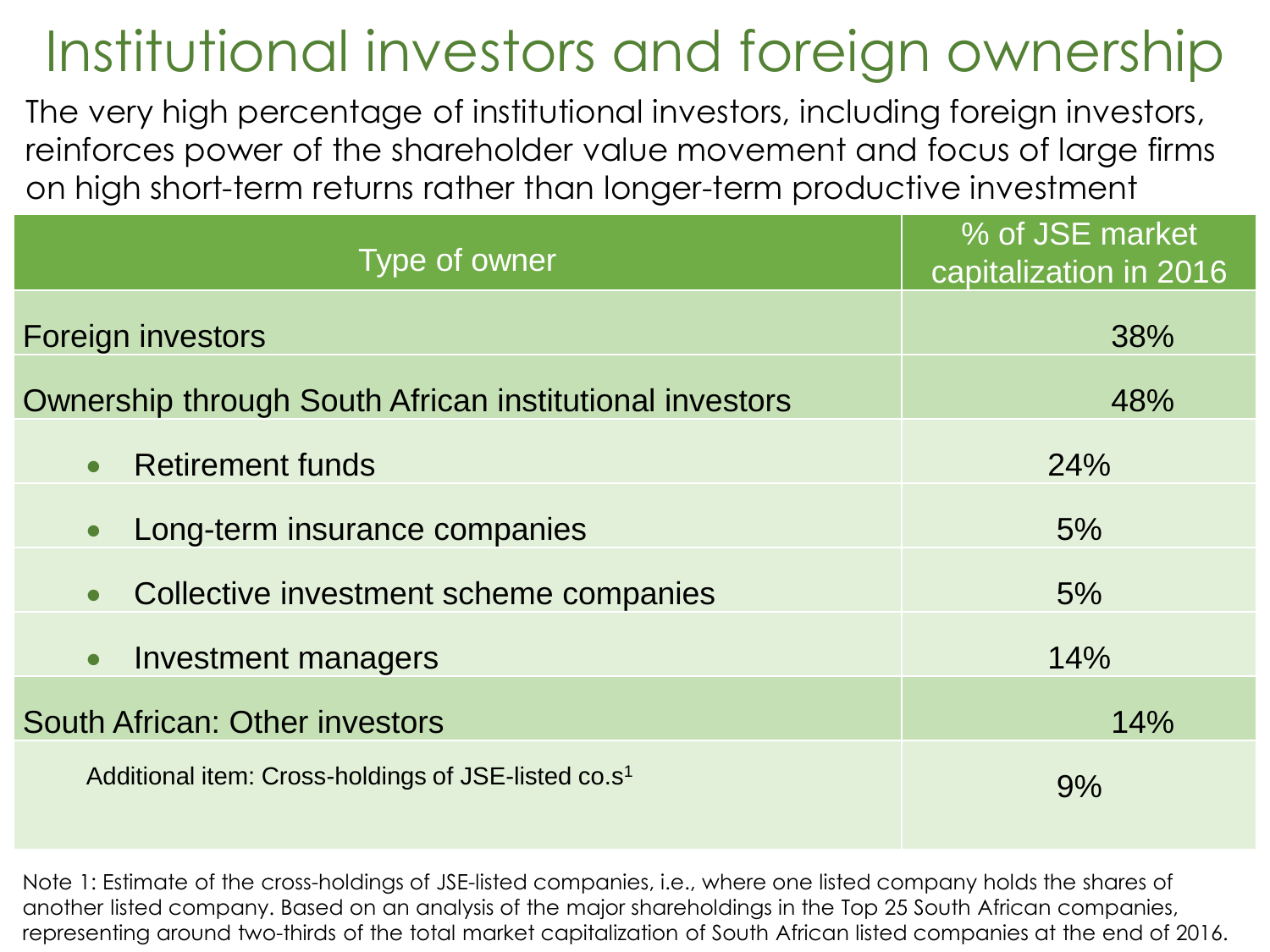Most of the operations of many of the largest corporations by JSE market capitalisation are outside of South Africa

#### **JOHANNESBURG STOCK EXCHANGE TOP 50 & SHARE OF CROSS LISTED COMPANIES IN TOP 50 IN 2017**



**Rest of JSE** ■ 23 of top 50 were cross listed ■ Rest of top 50 (not cross listed)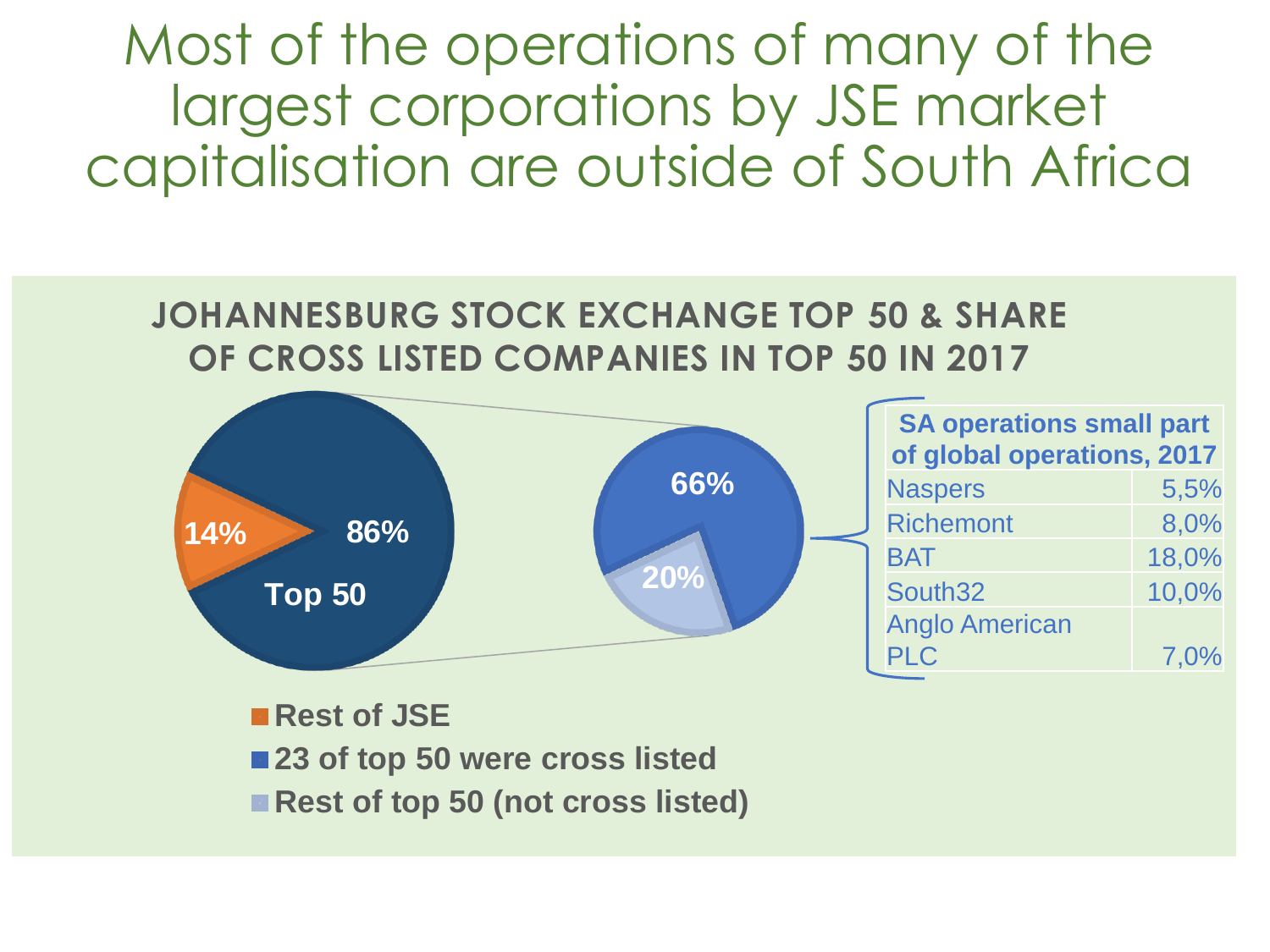## Credit extension (percentage of GDP)

Credit extension by all monetary institutions as percentages of GDP

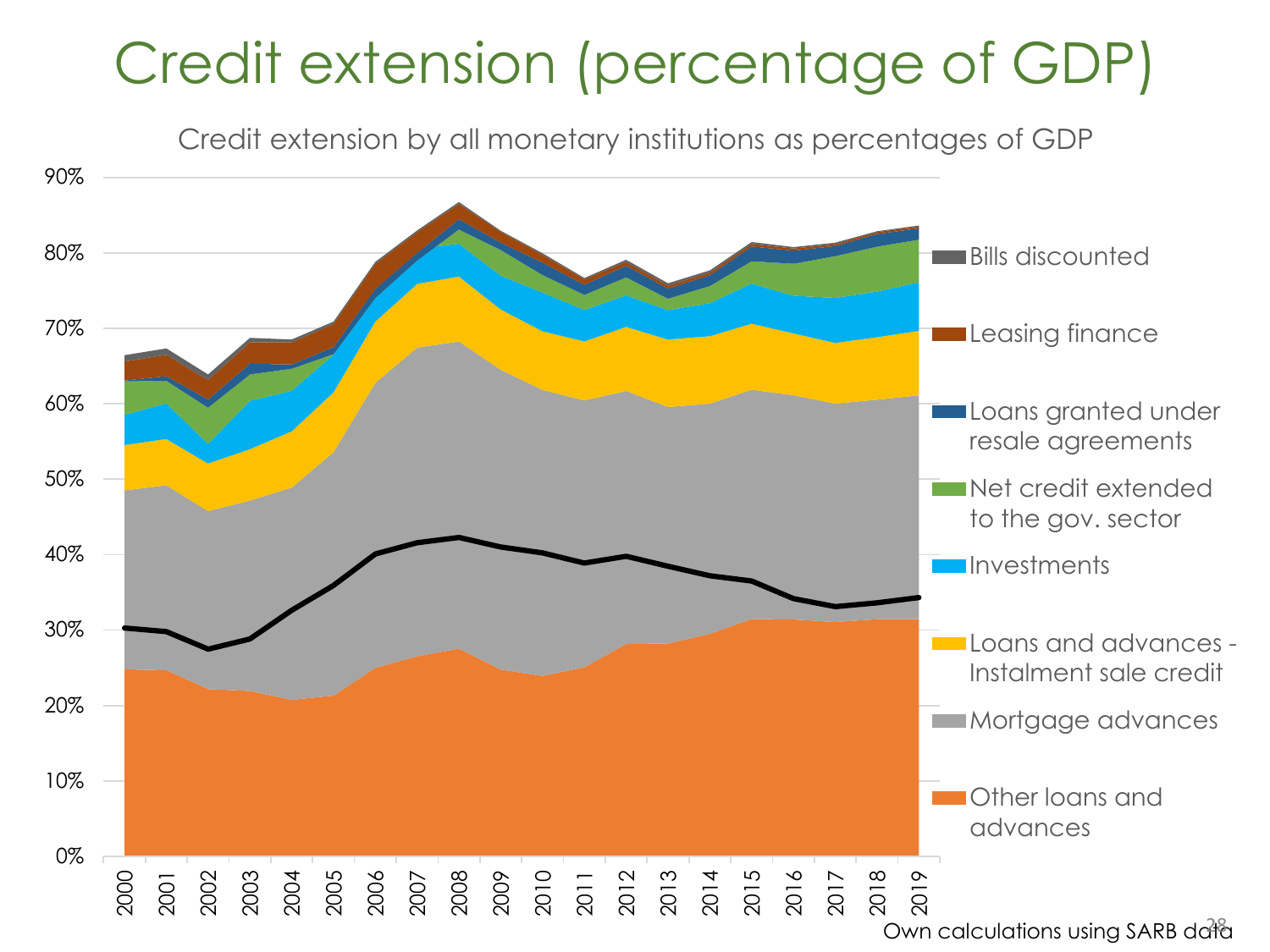### Private investment and credit

| 100%<br>80% | Credit extension to the private sector and<br>private business investment as percentages<br>of GDP |                                                 | 2003<br>to<br>2008 | 2008<br>to<br>2013 | 2013<br>to:<br>2019   |
|-------------|----------------------------------------------------------------------------------------------------|-------------------------------------------------|--------------------|--------------------|-----------------------|
| 60%         |                                                                                                    |                                                 |                    |                    |                       |
| 40%         |                                                                                                    | Priv. business<br><b>Enterprises</b>            |                    |                    |                       |
| 20%         |                                                                                                    | <i><b>linvestment</b></i>                       |                    |                    | $4.2\% -2.6\% -0.7\%$ |
|             |                                                                                                    |                                                 |                    |                    |                       |
| 0%          |                                                                                                    | Total credit to the                             |                    |                    |                       |
|             |                                                                                                    | private sector                                  |                    | $19.7\% - 10.4\%$  | 3.4%                  |
|             | -Priv. bus. Enterprises investment                                                                 |                                                 |                    |                    |                       |
|             | -Iotal credit to the private sector                                                                | Credit to privaten calculations using SARB data |                    |                    |                       |
|             | -Iotal credit to private bus enterprises                                                           | $ $ bus. enterprises $ $                        |                    | $6.2\% -6.6\%$     | $7.6\%$               |

- 2000-04 average credit to priv. bus. was 32.7% of GDP and investment was 11.5%
- 2015-19 average credit to priv. bus. was 41.2% of GDP and investment was 12.6%
	- Average Cred. extension increased 8% of GDP but investment only 1% of GDP
- Total credit extended to the priv. sector increased 2.4% of GDP from 2013-19
- Total credit extended to private businesses increased 7.6% of GDP from 2013-19
- In that period, gross fixed capital formation by private businesses decreased by 0.7%
- Gvt debt is not crowding out private borrowing for investment (nor is household debt)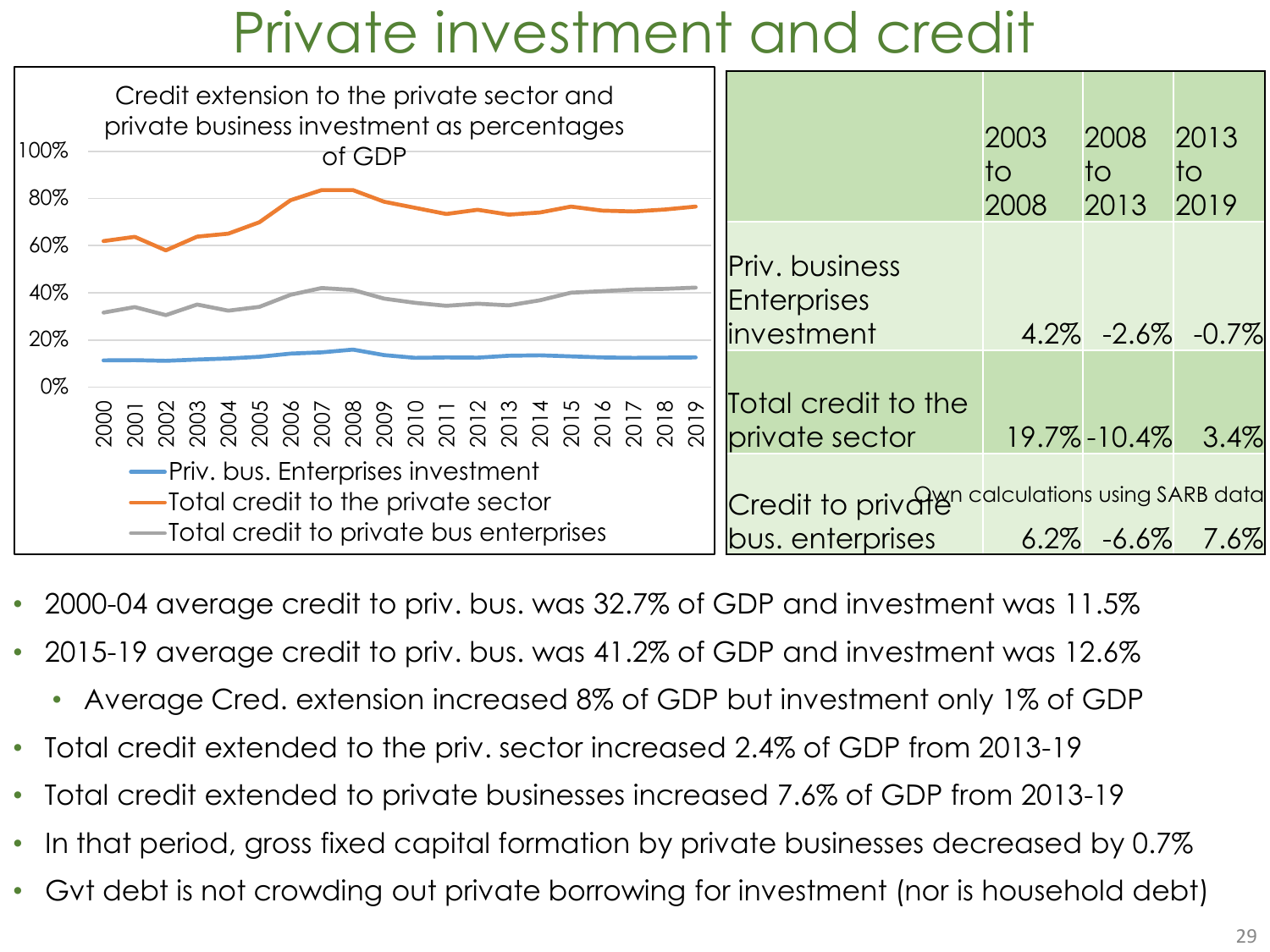#### Private sector corporations net acquisition of financial assets has been higher than their net capital formation

- Aver. annual net acquisition of fin. assets by priv. bus. from 2000 to 2019 was 5.9% of GDP
- Average annual net capital formation by priv. bus. from 2000 to 2019 was 3.7% of GDP
- This relatively large choice of acquisition of financial assets over net capital formation may indicate pressure from institutional investors and the shareholder value movement for higher short-term returns over long-term productive investment

Net acquisition of financial assets and net capital formation of private sector businesses (percentages of GDP)



**-**Net capital formation - Private business enterprises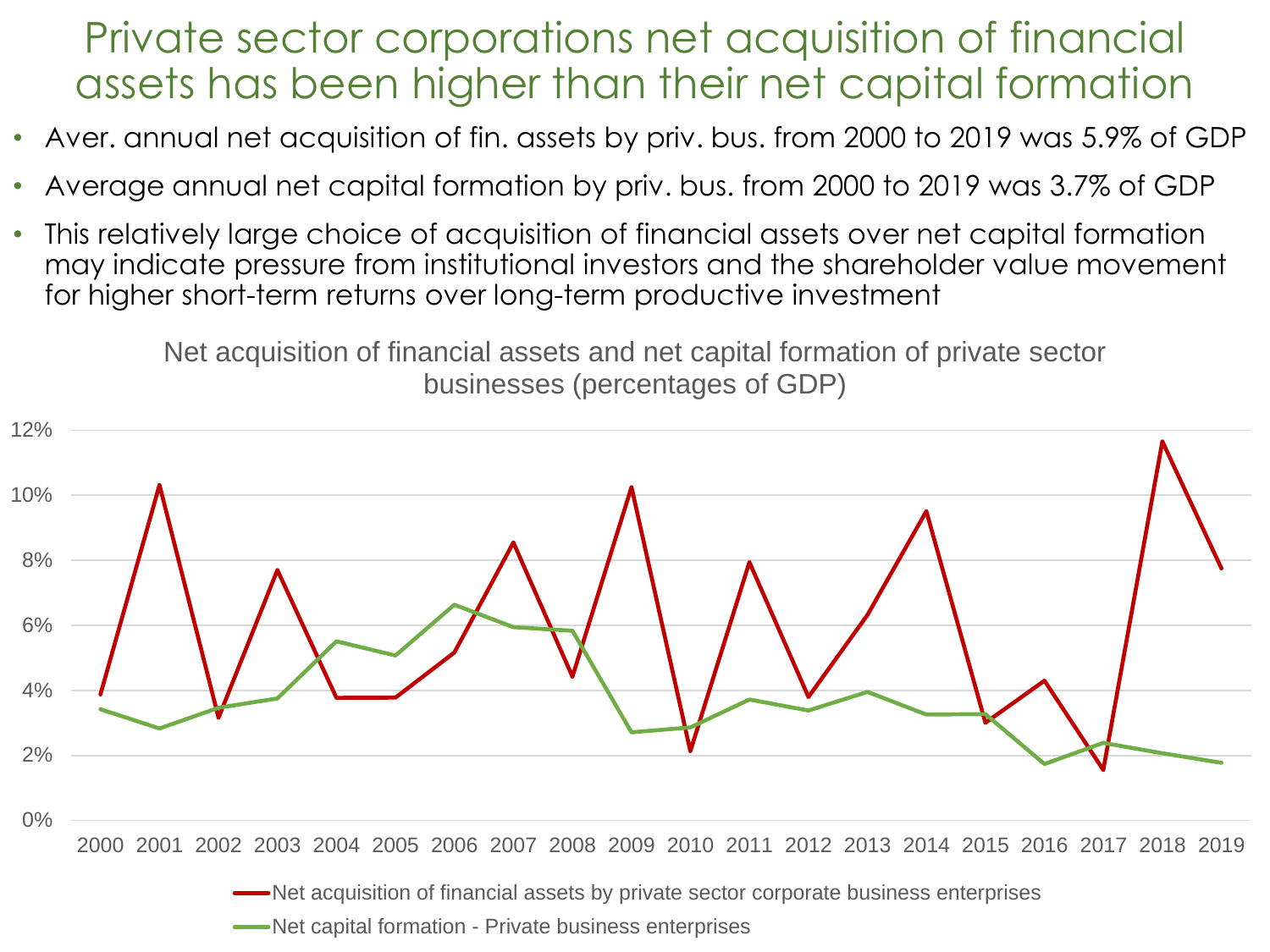The fourth industrial revolution (4IR) and inadequate structural transformation

- Structural regression linked to inadequate industrial transformation is likely to mean that technology and innovation required for South Africa's leap into 4IR will be severely constrained
- South Africa has had declining investment in manufacturing causing capital stock to age and decline
- The technology for 4IR is introduced as manufacturing and productive services grow through investment and addition of new capital stock
- Learning and innovation for 4IR occurs cumulatively though applying labour to new technologies embedded in new capital stock
- The new investments for 4IR platforms across sectors have to occur within value chains and throughout economic infrastructure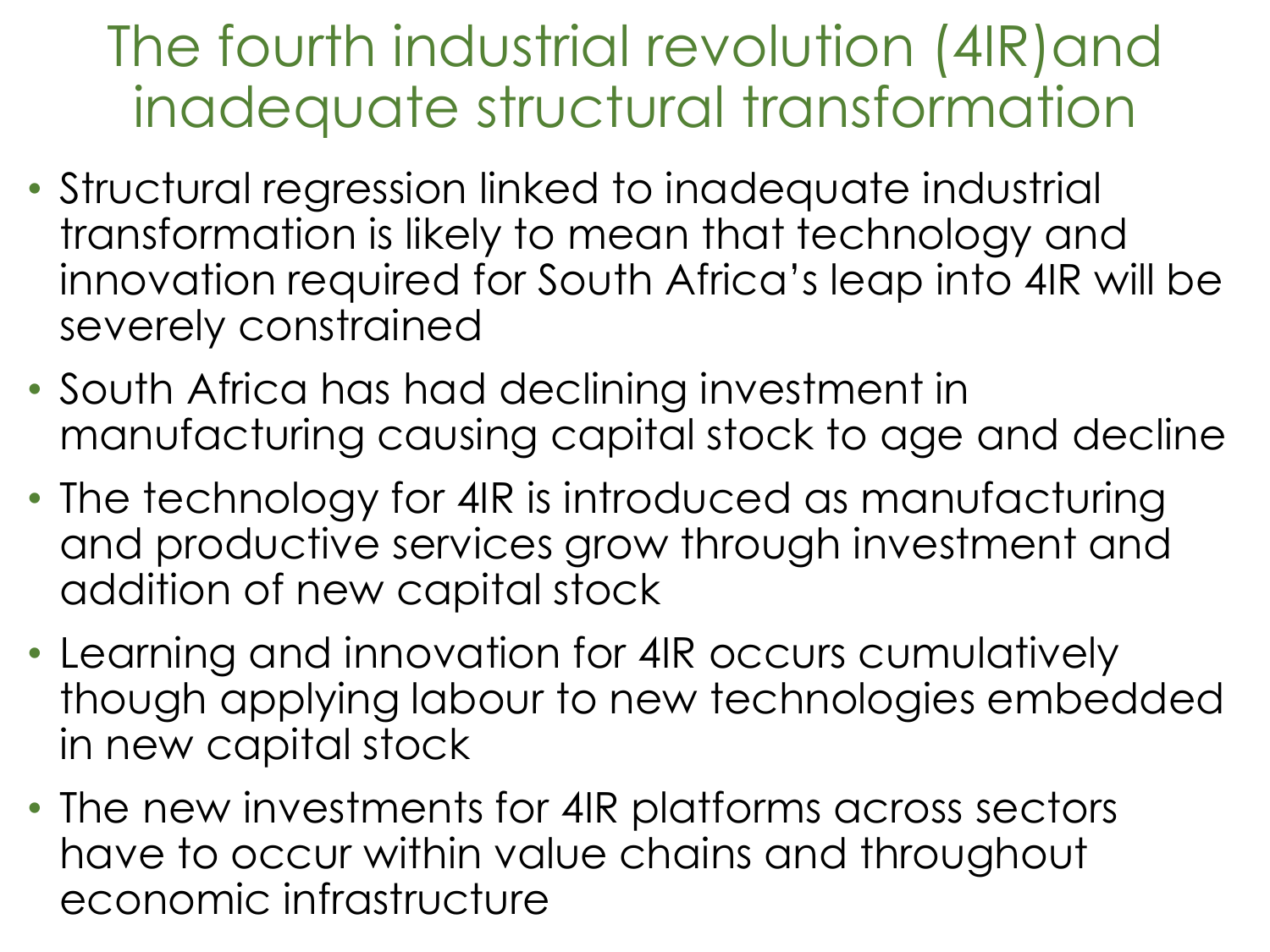### Prerequisites for growth and development

Food

Energy security

**Infrastructure**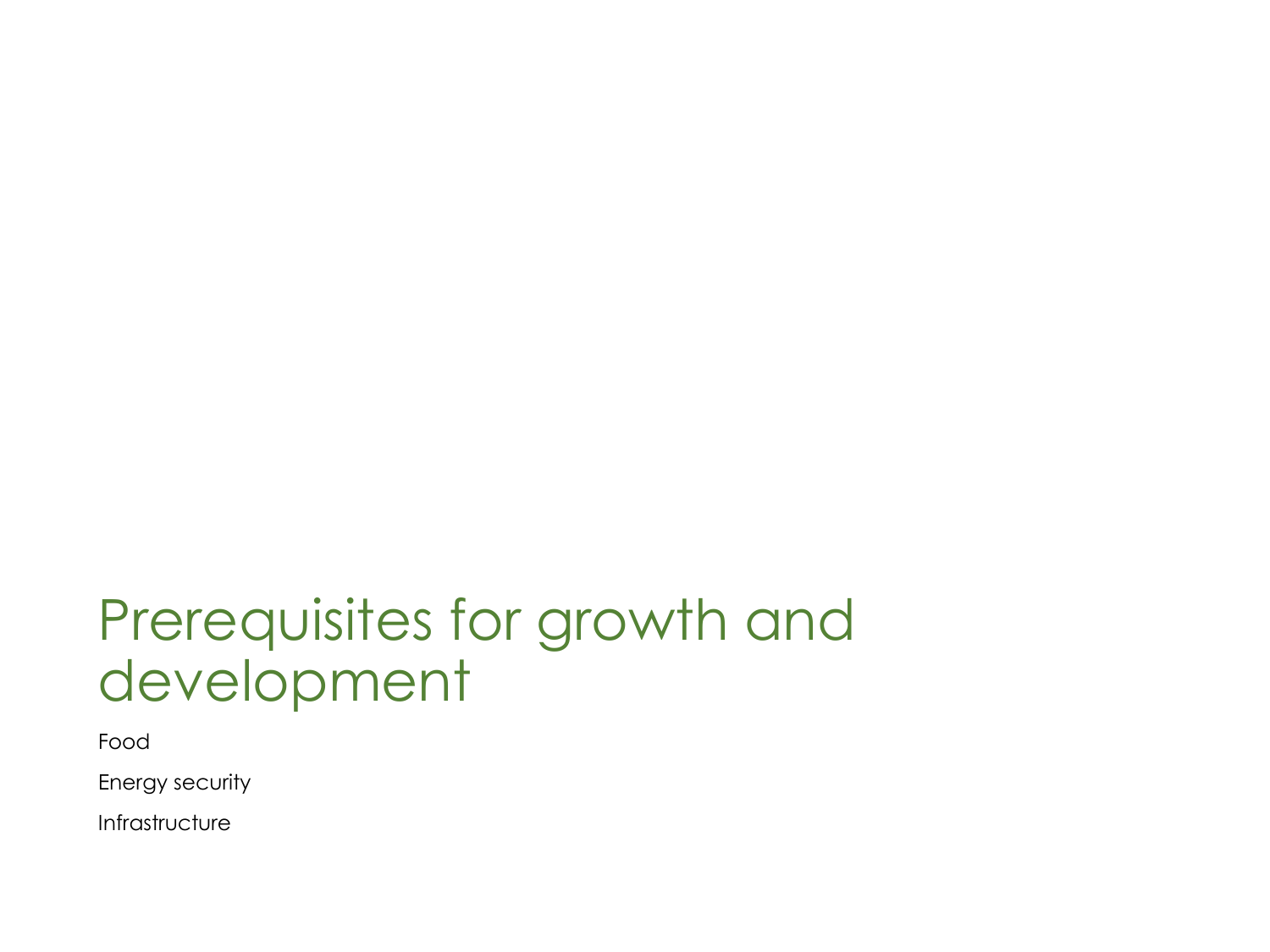### Food security

Defining food security

- Food security exists in a society/country when all people at all times have enough food for an active, healthy life.
- Food security includes:
	- The availability of food that is nutritious and safe
	- An assured ability to procure and acquire food of good quality in a socially acceptable way (e.g. without resorting to emergency food supplies, scavenging, stealing or similar coping strategies)
- Food insecurity exists when food is not easily accessible and households have difficulty securing adequate food.

Measuring food security

- Food access can be measured both in terms of the hunger experienced by individuals within a household or of the household's dietary diversity
- Food utilization can be measured using anthropometric parameters (height and weight), dietary intake or blood nutrient levels)
- food availability can be measured using household food inventory  $33$ and/or food procurement data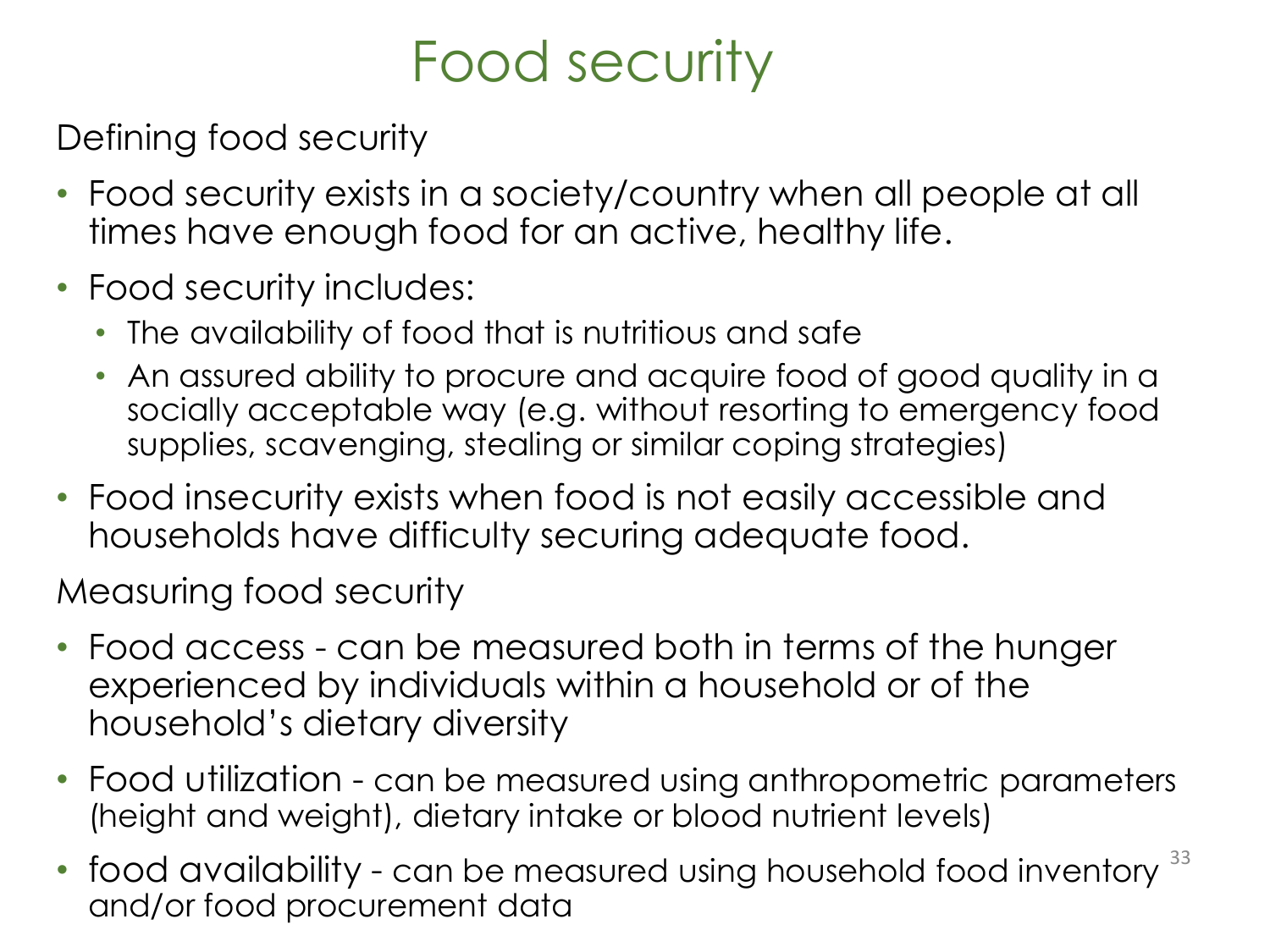## Food security policy

**Policy** 

- South Africa's food system is capable of supplying enough food either through production or trade
- Primary challenge is the majority of people cannot afford to purchase the food they need
- Primary normative policy (should be) to improve food security through increasing incomes, either through welfare (such as social grants), or through increasing employment or entrepreneurship.

#### SA's current food security approach

- Increasing incomes through welfare (social grants) and supporting labour intensive growth to increase incomes
- Supporting food production from small-scale farmers
- The Agricultural Policy Action Plan (APAP) is linked to the National Development Plan (NDP) that aims to create 1 million additional jobs in the food and agricultural sector by  $2030$   $34$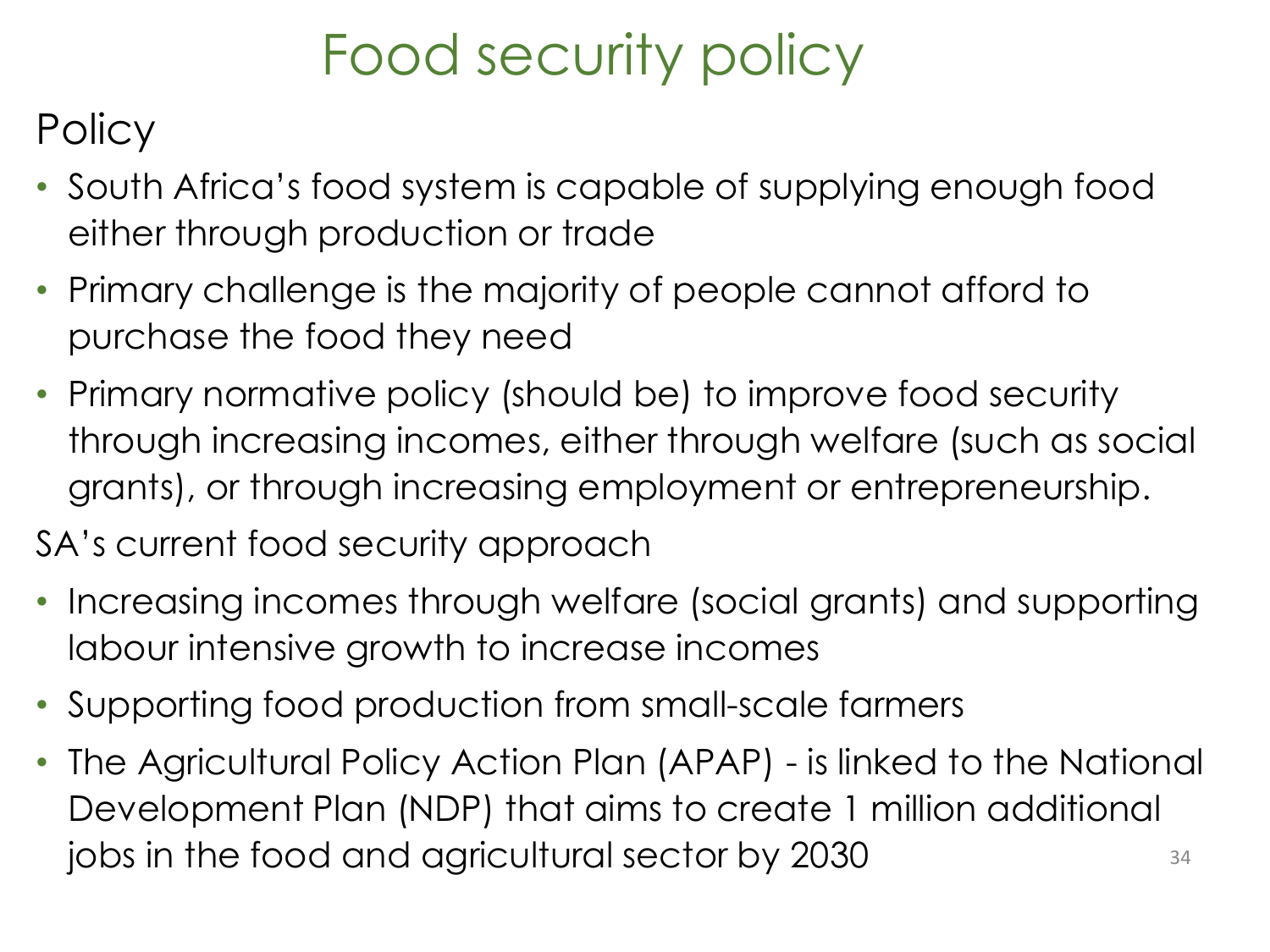### Food security in SA

Food security in SA

- The general household survey (GHS) estimates that food adequacy in about 20% of households is either severely inadequate or inadequate
- Food adequacy has only improved marginally over the last 10 years

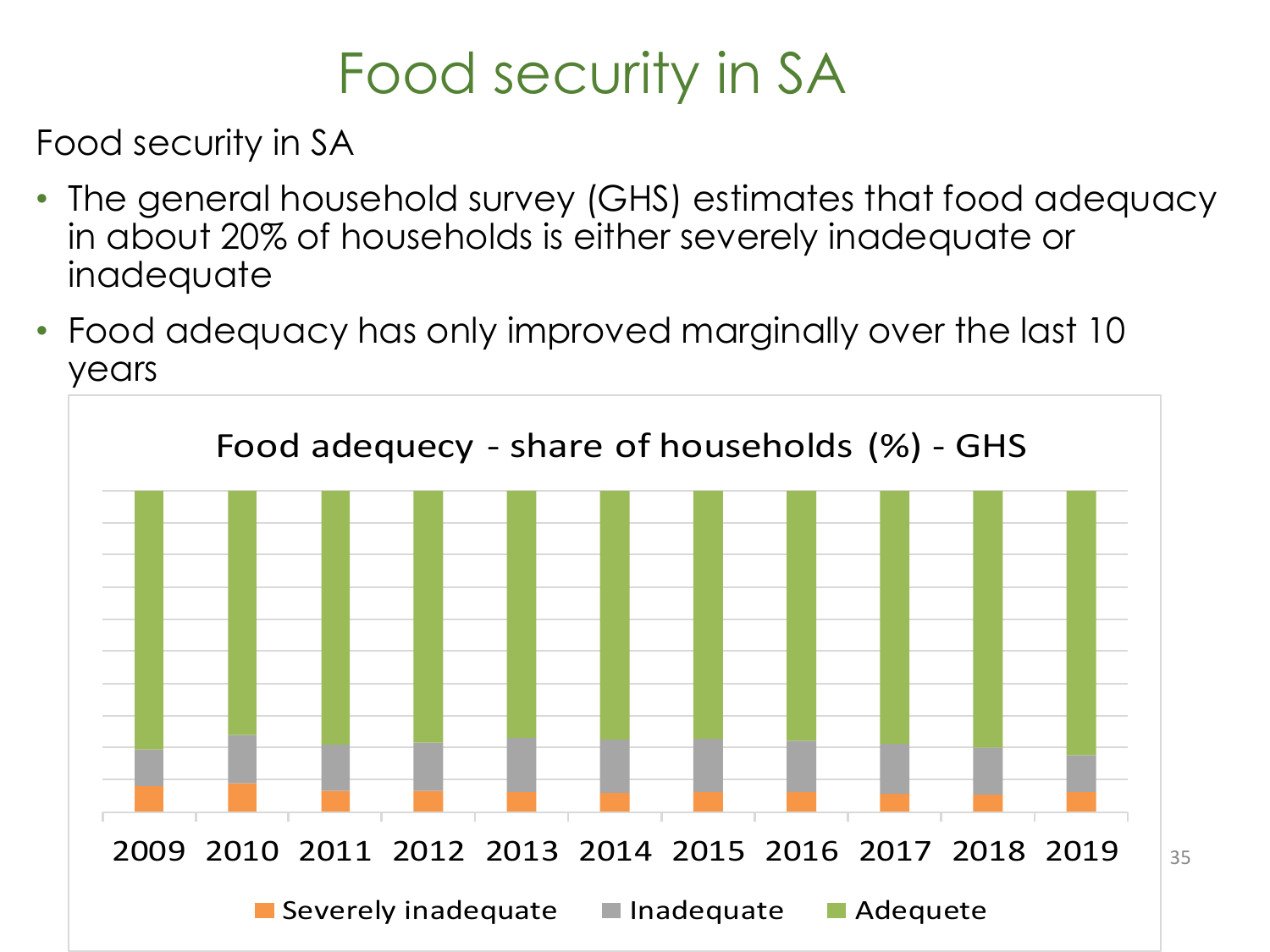### Covid-19 and food security

The covid-19 pandemic combined with lock-down measures, interruption of global trade, has worsened food security in SA and most other countries, through:

- Loss of incomes
- Declining purchasing power (higher food inflation)
- Inadequacy and imperfect coverage of food relief and social relief from government, NGOs and civil society.
- Exacerbating already high levels of poverty, inequality and hunger



Prevalence of hunger and household running out of

NIDS- CRAM survey estimates about 20% of HHs experienced hunger since the beginning of lock down across all 4 waves of the survey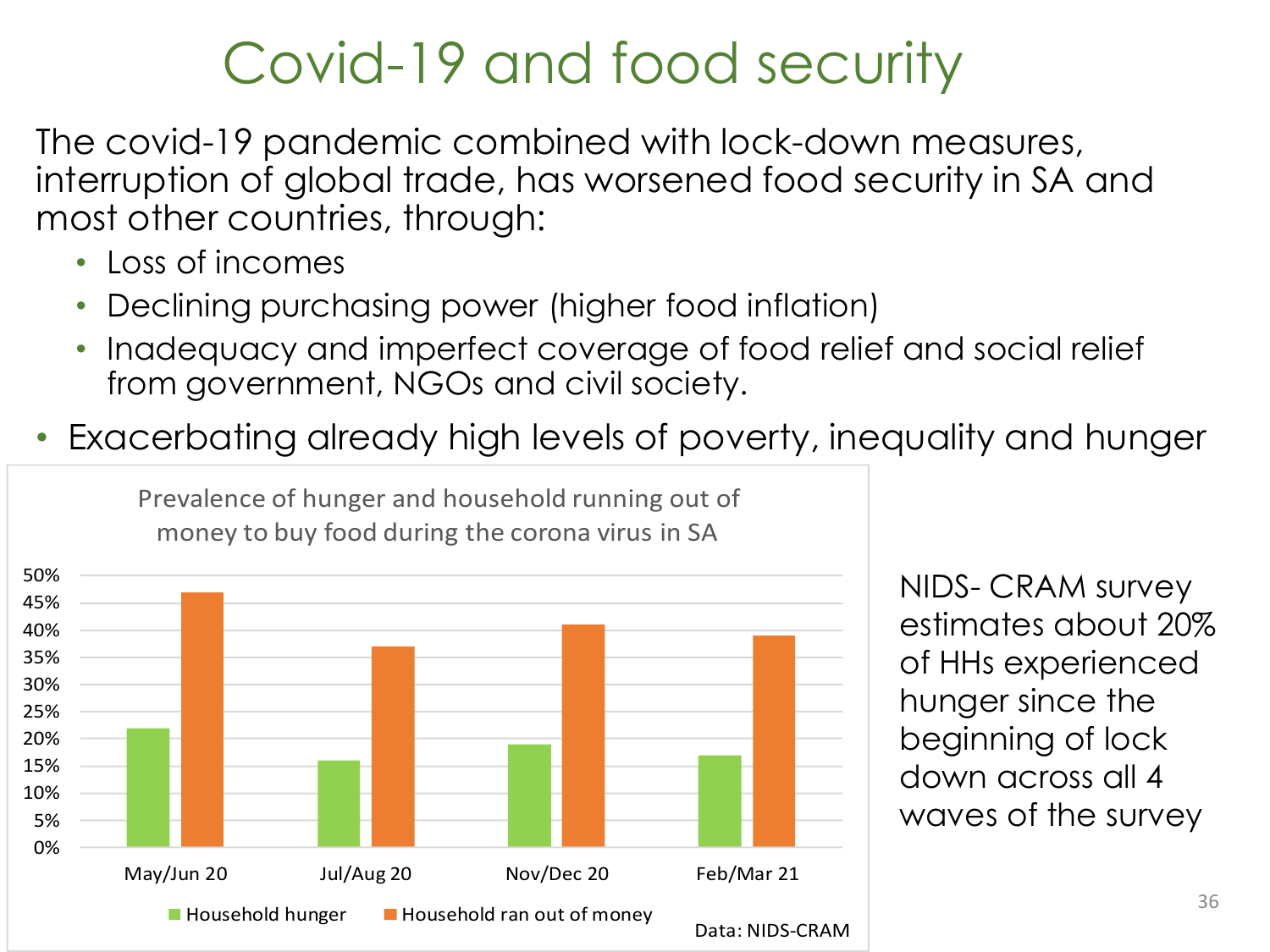## Energy security

Definition of energy security

- Energy security was historically defined as the adequate supply of energy across the electricity, gas and liquid fuel sectors
- Emphasis has also been placed on resilience of energy supply to different forms of shocks (political, technical, climate etc.)
- The World Energy Council define energy security according to:
	- Accessibility minimum level of commercial energy services (in the form of electricity, stationary uses, and transport) is available at prices that are both affordable and sustainable
	- Availability long-term continuity of supply as well as to the short-term quality of service
	- Acceptability public and environmental considerations

Energy security and economic growth

- An adequate and affordable (to households and business) energy supply is a necessary condition for economic growth
- Energy-intensity of growth general reduces as countries reach higher levels of economic development and services share of the economy increases relative to primary and secondary sector 37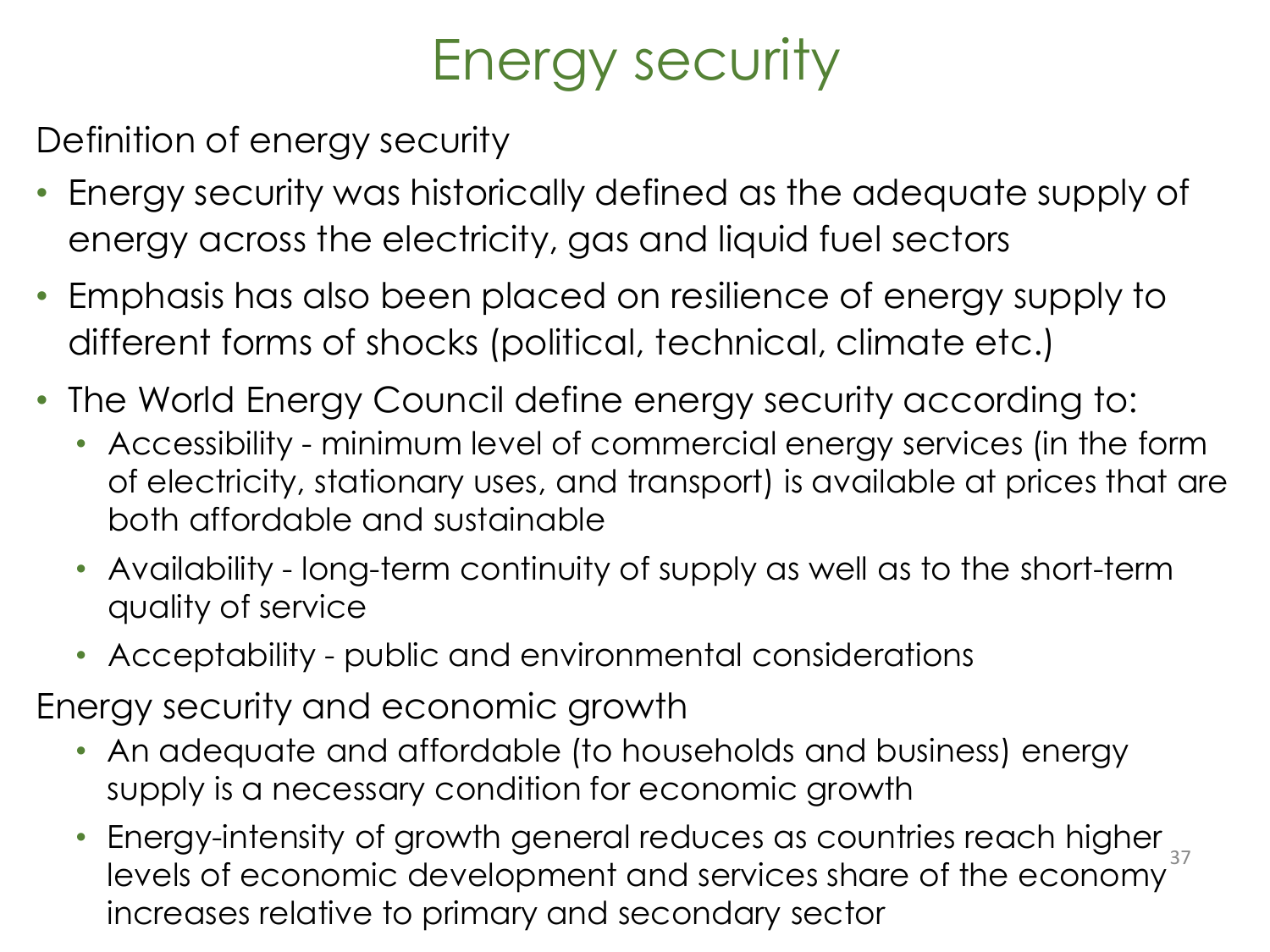## Energy security in SA

Overall, SA's energy security has deteriorated over the last 15 years **Electricity** 

- SA's most severe and long-running energy challenge (since 2008)
- Particularly costly to the South African economy, growth, exports, job creation and contributor to energy poverty
- Primary contributing factors to electricity crisis:
	- Due to poor planning pre-2009
	- Non cost reflective tariffs
	- Poor procurement & construction of new coal power stations
	- Mismanagement of national power utility
	- Reluctance on DOE to allow more independent producers
- Increasing cost of electricity served to business and households has made SA less competitive, made electricity less unaffordable
- Some mitigation in security of electricity supply with the REIPP
- Oil and liquid fuels
	- Under-investment in processing infrastructure
	- Inadequacy of crude oil reserves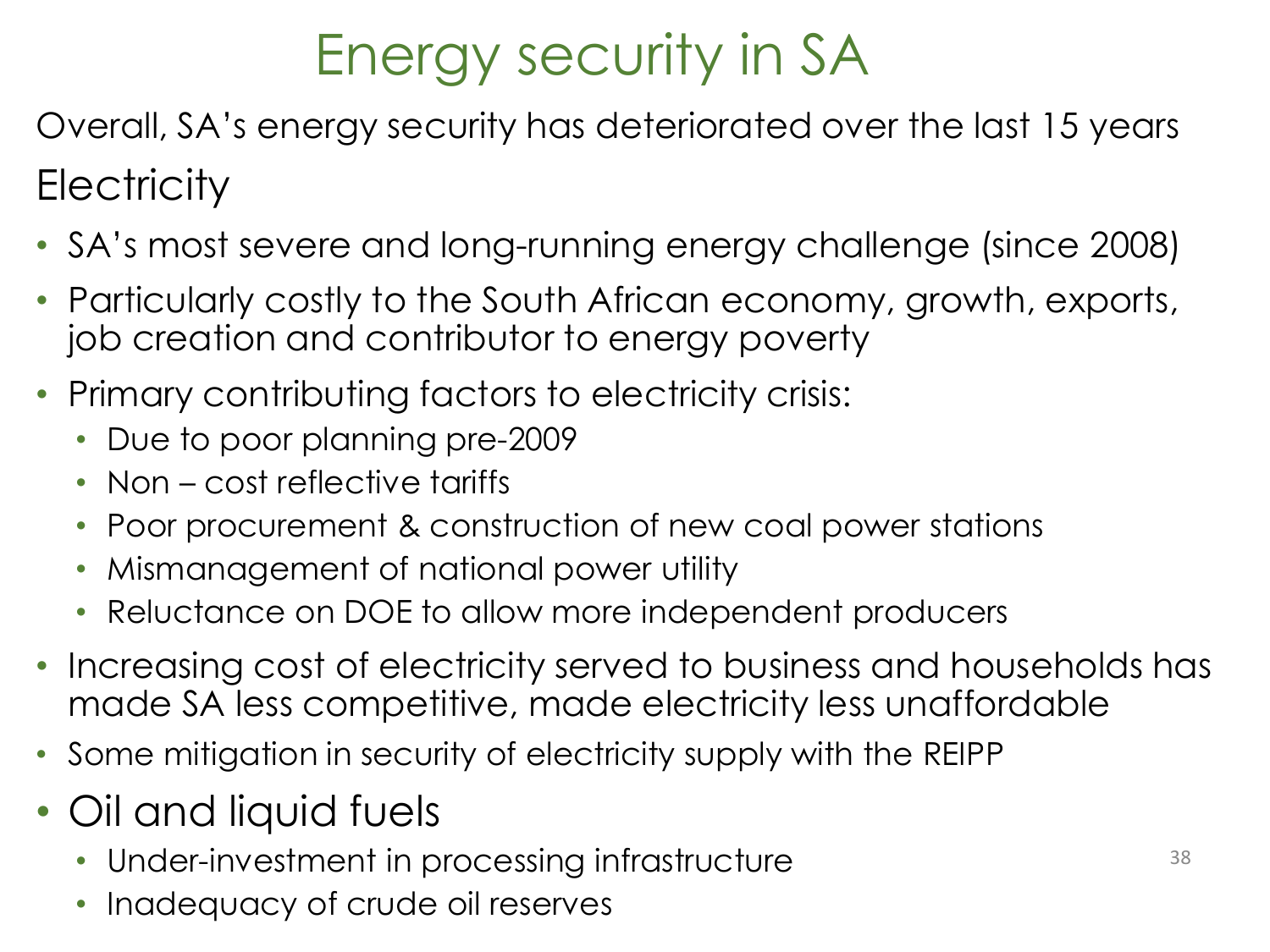## Energy security policy in SA

DMRE – 2020-2025 strategic plan:

"South Africa needs to grow its energy supply to support economic expansion and, in so doing, alleviate supply bottlenecks and supply/ demand deficits in energy-dependent industries"

- Despite this, energy security policy in SA is characterised by:
- Policy uncertainty
	- About turn- on previously mooted Regional Energy Distributors (REDS)
	- Status of Eskom unbundling
	- Continued delays with IPPs after successful first three rounds, and delays and restriction on non – renewables IPPs and own-generation licencing
- Policy Incoherence and Vested interests and capture of energy planning
	- Drastic changes in updates of the Integrated Resources Plan (latest 2019)
	- IRP does not promote lowest cost option for SA energy mix, despite demonstrable risks and unaffordability, or even consider public finance implications 39
	- IRP and DMRE budget still gestures as nuclear option for SA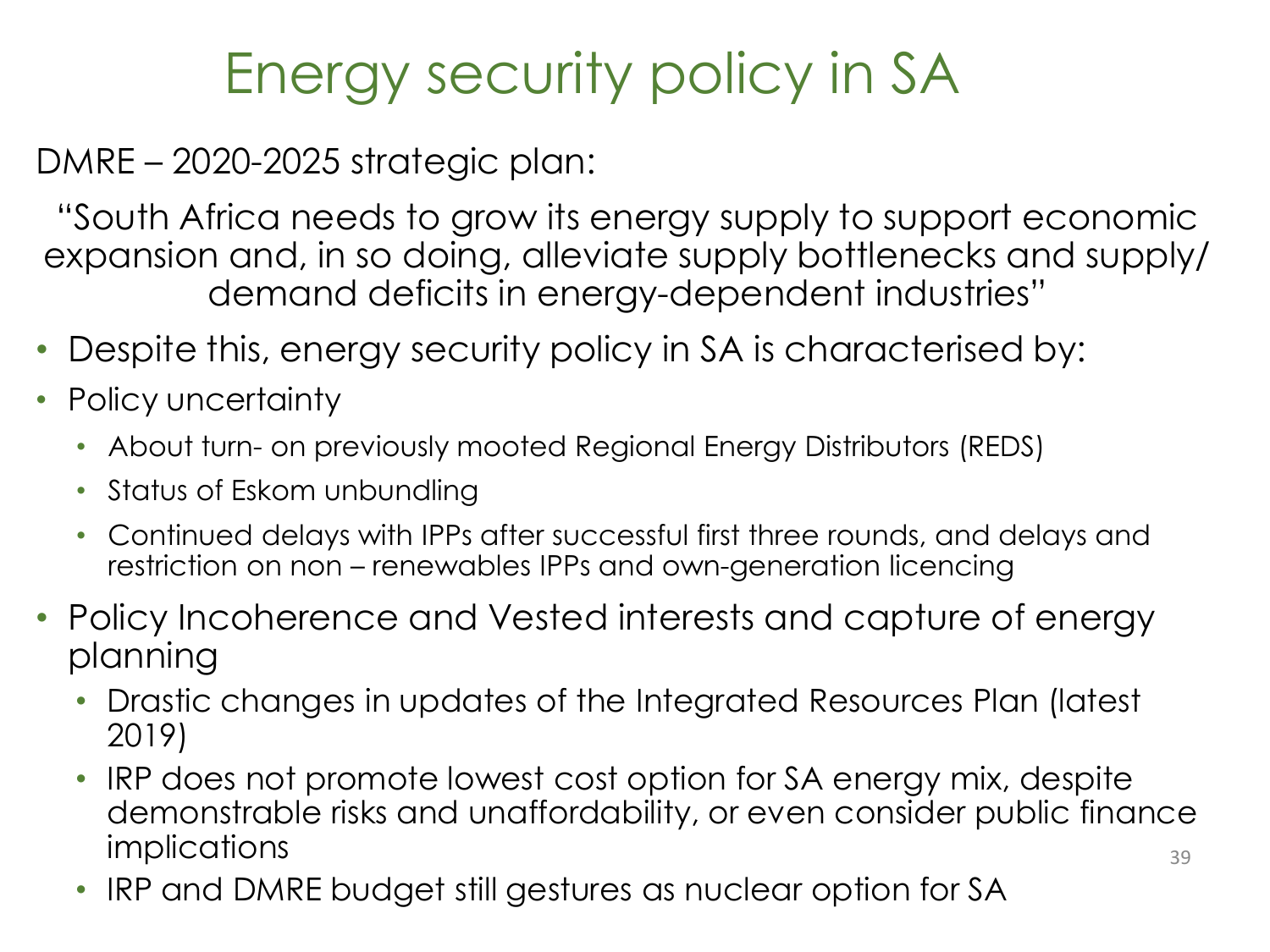### Energy security policy in SA's Economic Reconstruction and Recovery Plan

- ERRP strongly prioritises energy security
- Creating a transmission company from a restructured Eskom and facilitating electricity trading
- Securing and additional 550MW procured by Eskom that will be connected
- Connection of additional 128MW of IPP capacity
- Connection of Bid Window 4 IPP capacity, and procurement of additional capacity
- Prepare for the nuclear programme at affordable pace and rate
- Finalise model and partnership for the LNG Import architecture and
- Finalisation of the Petroleum Resources Development Bill
- Finalise the Bioenergy regulations
- Implementing price and market regulatory changes to increase usage of LPG as an alternative energy source for heating and cooking
- RFQ for gas to power programme
- Enabling generation for own use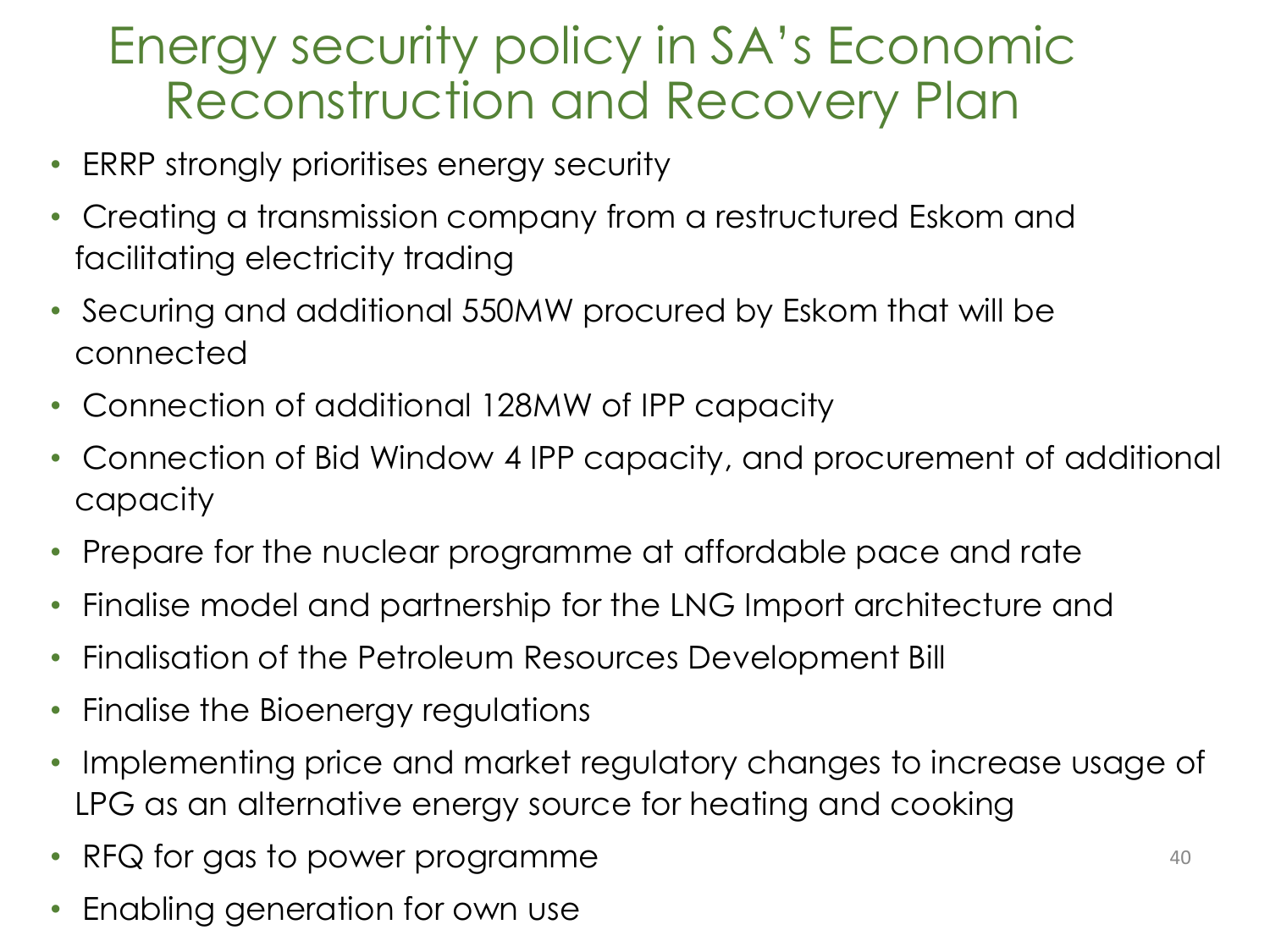### **Infrastructure**

- Economic and social infrastructure is critical for growth and development
- Infrastructure is essential for faster economic growth, higher employment and development
- Also promotes inclusive growth, providing the means to improve their own lives and boost their incomes

#### NDP views Infrastructure as a central policy priority

- Infrastructure to facilitate economic activity that is conducive to growth and job creation
- Essential to lower the cost of living for poor households
- Identifies the need to increase public infrastructure spending, especially investment in roads, rail, ports, electricity, water, sanitation, public transport and housing.
- Role for both public and private sector in building infrastructure
- Identifies the need for shifting public spending towards more investment
- Need for balance over funding of public infrastructure
- Requires a clear vision for the role of SOEs, within a robust framework for <sup>41</sup> financial and operational management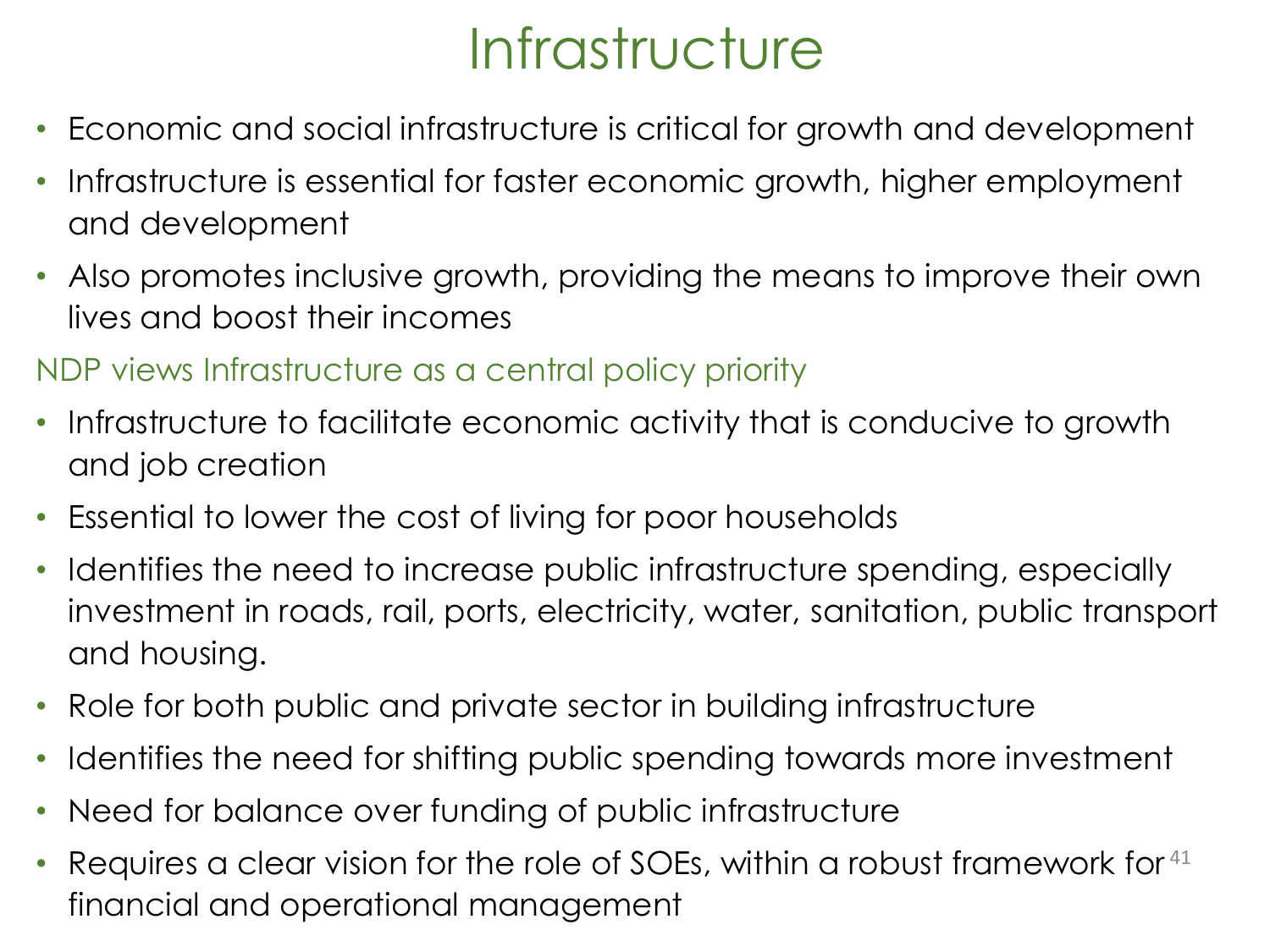## Infrastructure investment in SA



The NDP Identifies the need for gross fixed capital formation to reach about 30 per cent of GDP by 2030, with public sector investment reaching 10 percent of GDP, to realise a sustained impact on growth and household services

- Infrastructure investment has been poor, and declining as a share of GDP
- Poor financial health, management and corruption of SOEs has slowed public corporation investment
- Composition of general gvt spending has shifted away from infrastructure
- Policy delays have also affected investment (i.e. spectrum)
- SA's Economic Reconstruction and Recovery Plan prioritises infrastructure ledgrowth (energy, telecoms, transport etc.)  $\qquad \qquad \text{42}$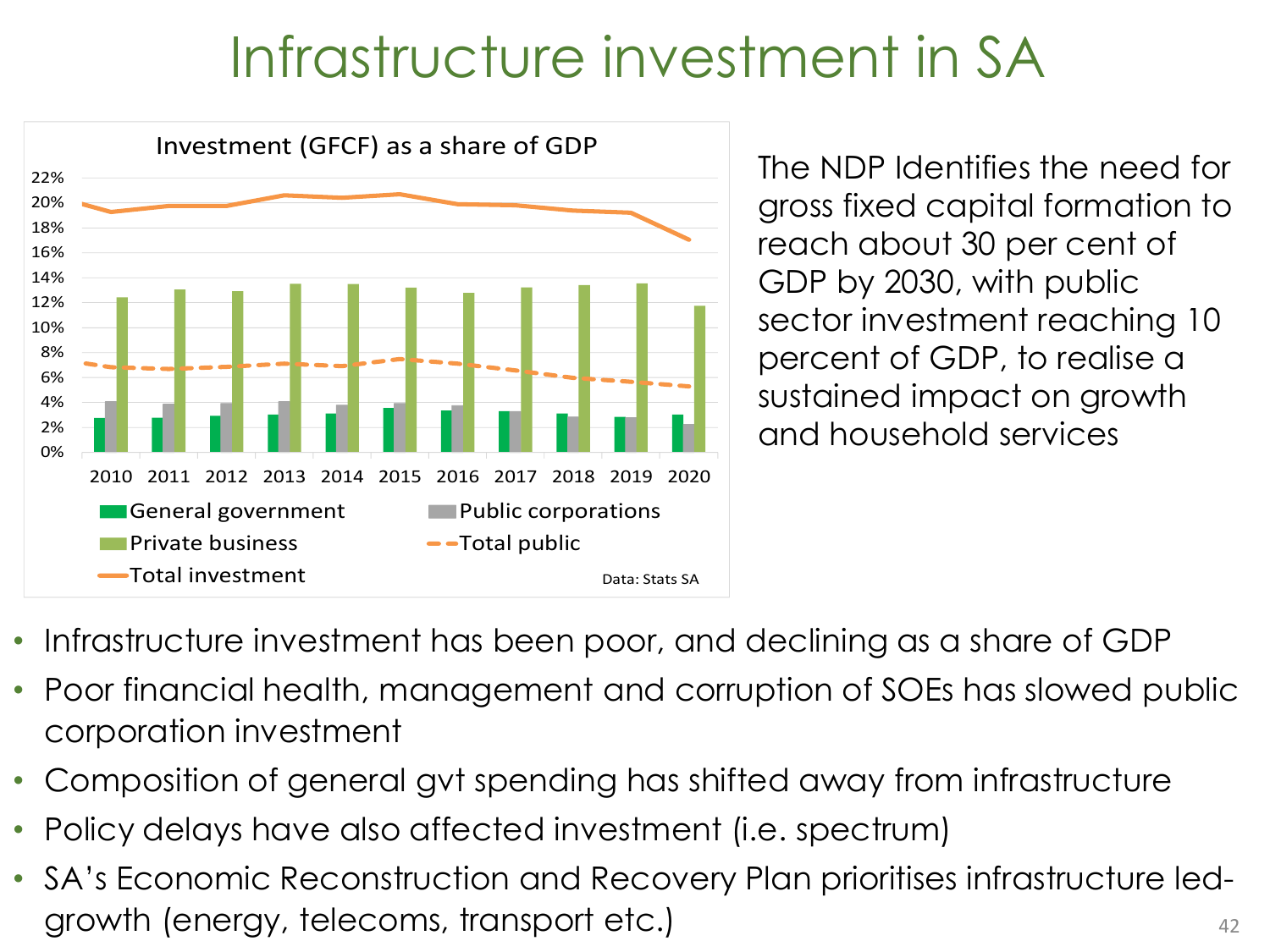### Changing views on the role of Government

The role of the state

The role of the state and monetary policy

The role of the state and fiscal policy

Expansionary fiscal policy to support recovery and development in South Africa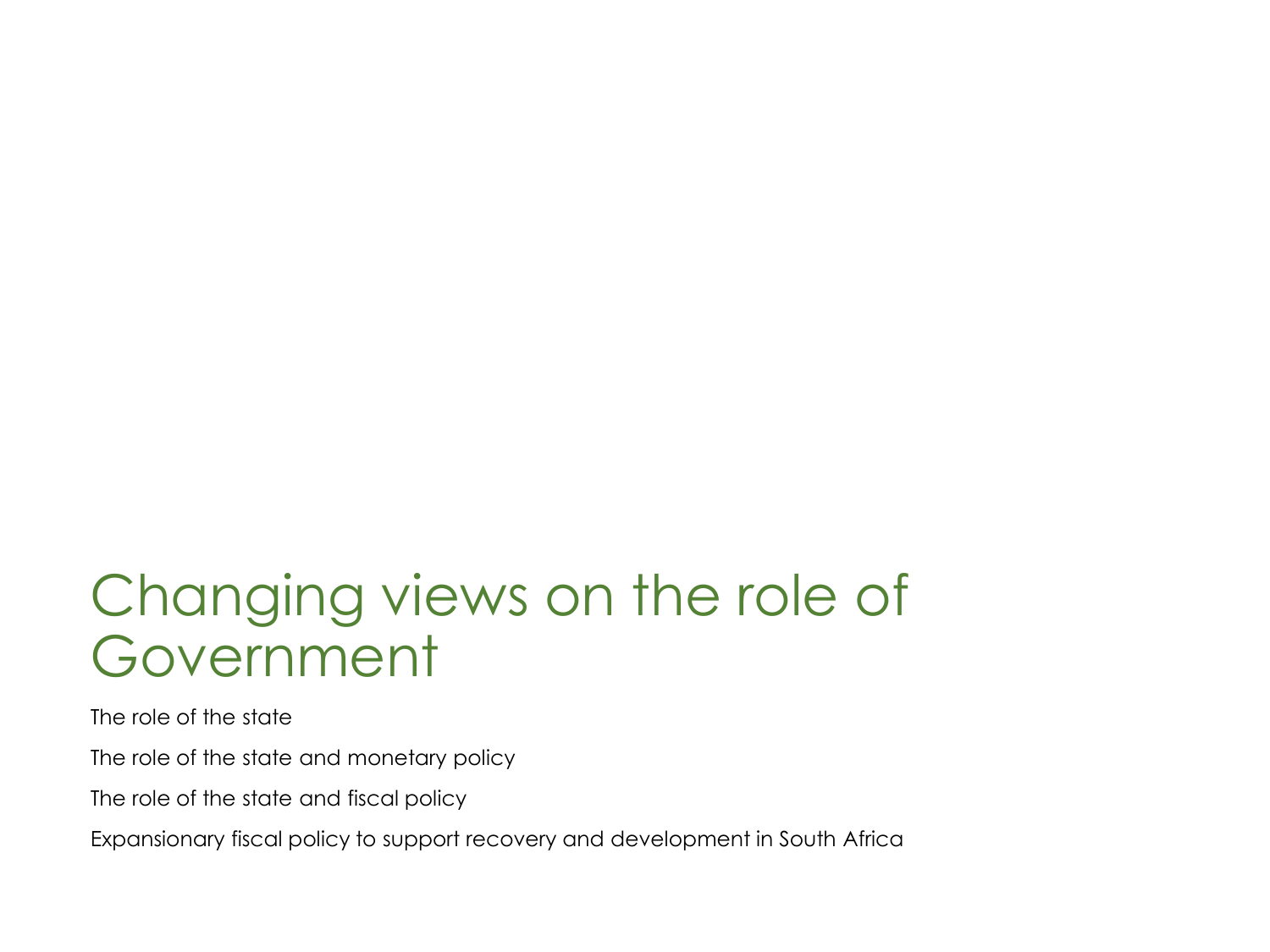### The role of the state

- The Covid-19 pandemic has been one of several global events that has led to widespread consensus within governments of developed and developing countries, international agencies and business that the state should play a leading role in guiding the economy
- Contrary to the rise of the ideological perspectives in favour of a greater role for markets and private businesses favoured during the 1980s, there is a consensus that private businesses and individual cannot and should not be expected to adequately respond to a pandemic or climate related crises or even instability in financial markets
- The neoliberal ideology in favour of a larger role for the markets and a smaller role for the state was influential in shaping increased globalization, particularly greater integration of trade and financial markets
- This ideology also promoted a smaller role for the state, which advocated privatisation of state businesses, outsourcing of economic and service provision activities of the state and more control and discipline over governments' abilities to spend and increase debt
- The goal of macroeconomic policy of most governments since the Great Depression of the 1930s and the Post-WW2 to eliminate unemployment was replaced with the goal of price stability and keeping inflation low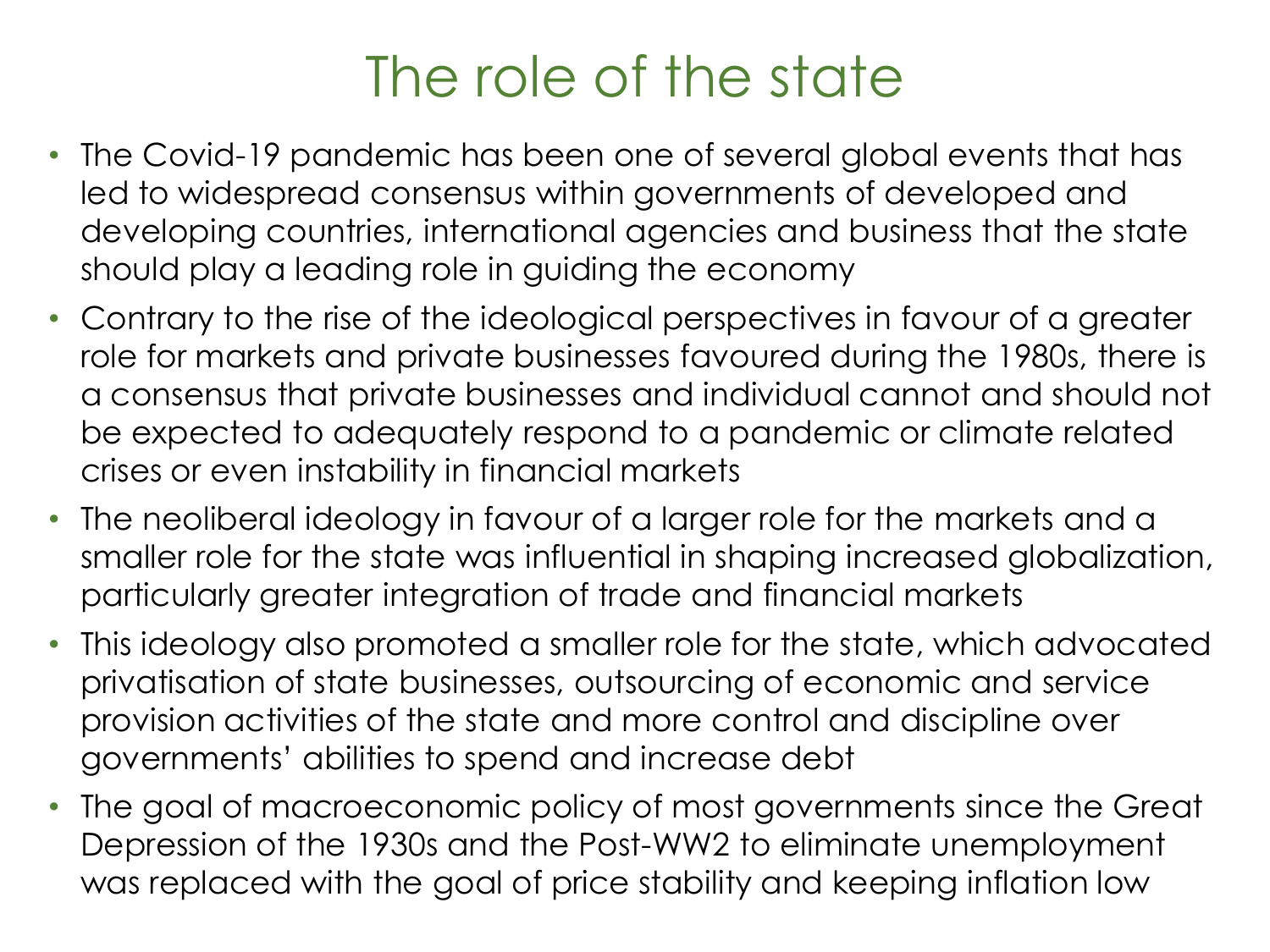### The role of the state and monetary policy

- Monetary policy gained dominance over fiscal policy to curb the growth of the state and its spending and to curb that spending from putting upward pressure on inflation
- There was a monetarist revolution that shifted mainstream macroeconomics away from Keynesian influences towards viewing fiscal policy as ineffective and fiscal stimulus as incapable of sustaining reduced levels of unemployment and higher levels of economic growth
- The rise of rational expectations theory further supported a reduced role for the state and argued even more strongly that fiscal policy is ineffective
- For example, they say that rational economic agents will foresee and undermine the effectiveness of fiscal stimuli of governments because they will expect tax increases and instead of spending more will save
- However, Keynesian ideas of stimulating the economy repeatedly reemerged during recessions and particularly during economic crises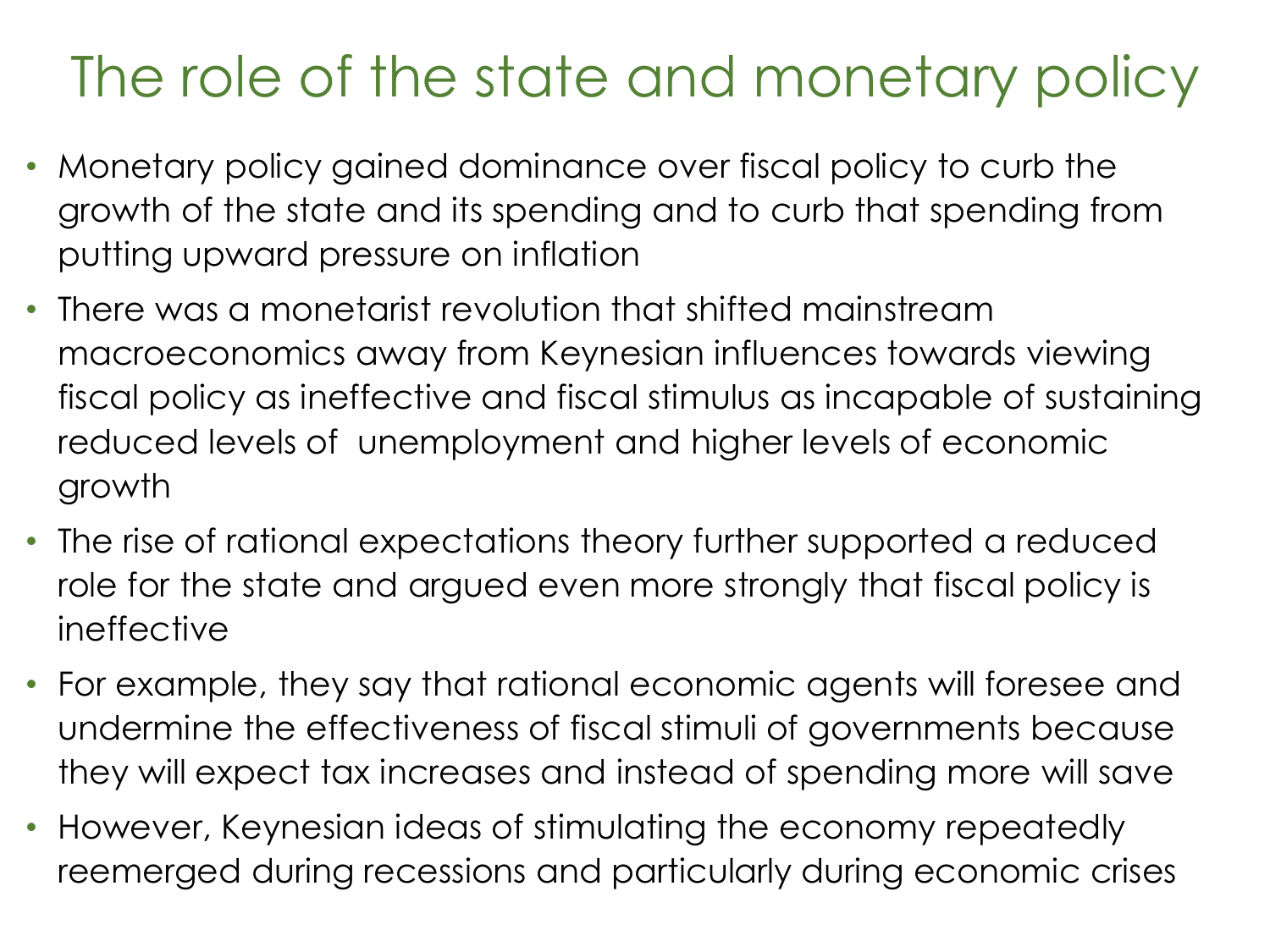- In the aftermath of the global financial crisis (GFC) and great recession of 2008 a new mainstream macroeconomic consensus took form
- The immediate response to the GFC was to focus on monetary policy and to use strategies such as quantitative easing to help the financial sector recover
- The main instrument to support post-GFC recovery was to resuscitate financial markets with liquidity
- There was a short period where fiscal measures were used but there is agreement in countries such as the US and those in Europe that the stimuli were too small and ended too soon
- The fear of rising government debt escalated with the European sovereign debt crisis and countries switched to fiscal consolidation and even austerity
- Mainstream economists and governments accepted the arguments by Alberto Alesina and his coauthors that fiscal contraction would be expansionary because it would promote budget and debt stability and so increase business confidence
- Carmen Reinhart and Kenneth Rogoff's empirical work showed that debt to GDP over 90% would have a negative impact on GDP growth also influenced fiscal policymakers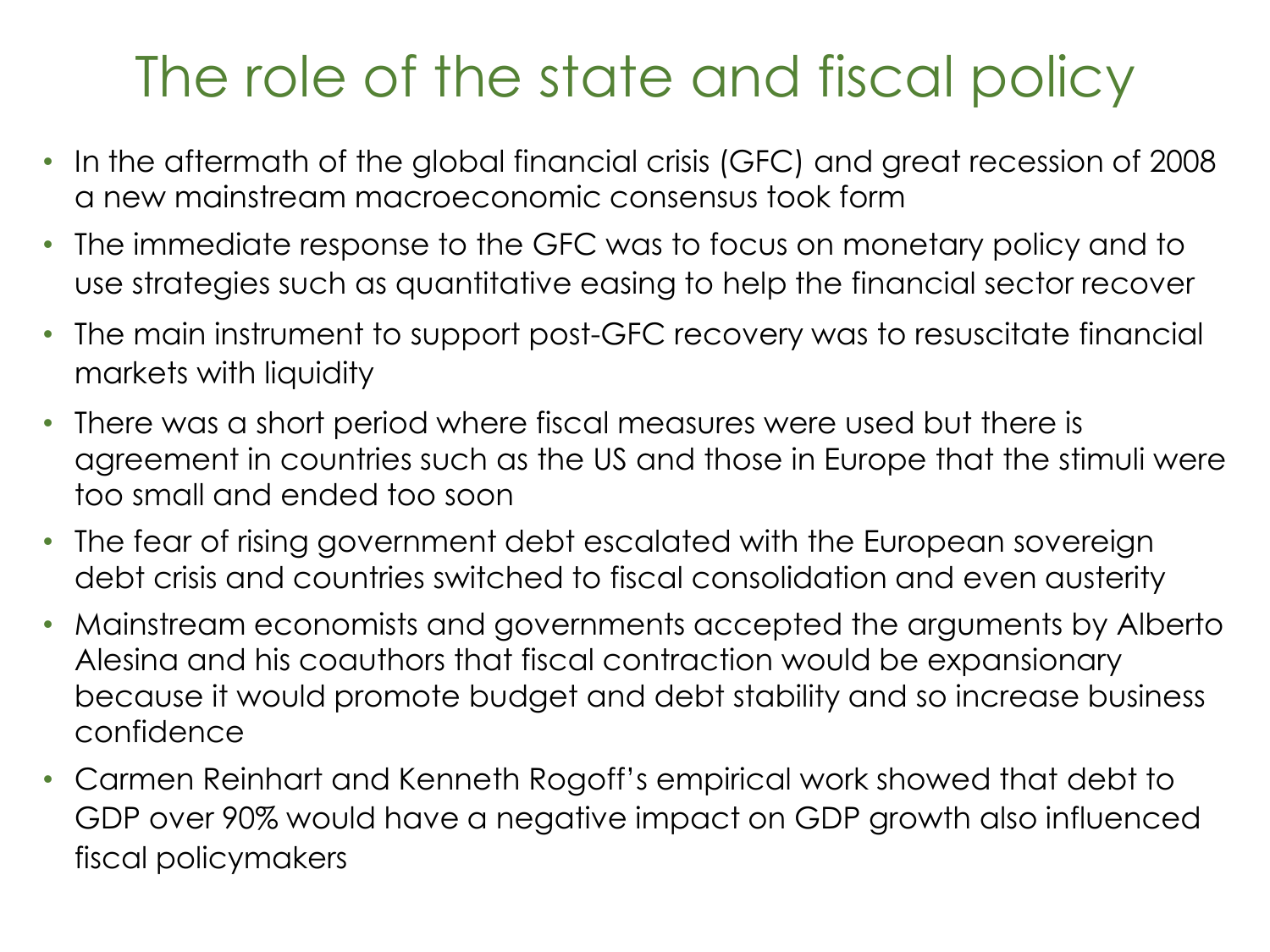- The empirical studies of Alesina and Reinhart and Rogoff were shown to be flawed and incorrect
- Alesina's glaring mistakes were corrected to show that fiscal contraction hurt economic growth prospects
- Empirical work that corrected Reinhart and Rogoff's mistakes showed that debt to GDP levels higher than 90% were associated with positive GDP growth not contraction
- However, most mainstream macroeconomists and policymakers seemed to feel comfortable relegating fiscal policy to the backburner.
- They continued to support the use of monetary policy and fiscal contraction
- The absence of recoveries in the decade after the crisis raised hard questions about the efficacy of monetary policy, particularly where central bankers had implemented zero and negative interest rates and continued with quantitative easing.
- A new consensus about the efficacy of fiscal policy developed amongst mainstream economists.
- They did not argue for reestablishing the dominance of fiscal policy over monetary policy but drew on mainstream economists work that showed that monetarist and rational expectations arguments about the efficacy of fiscal policy were incorrect.
- They showed that government stimulus worked and economic agents would spend when governments increased spending or cut taxes
- They also showed that fiscal stimulus and increased government borrowing did not crowd out private sector investors but could instead crowd-in private sector investors when the spending stimulated economic activity and improved infrastructure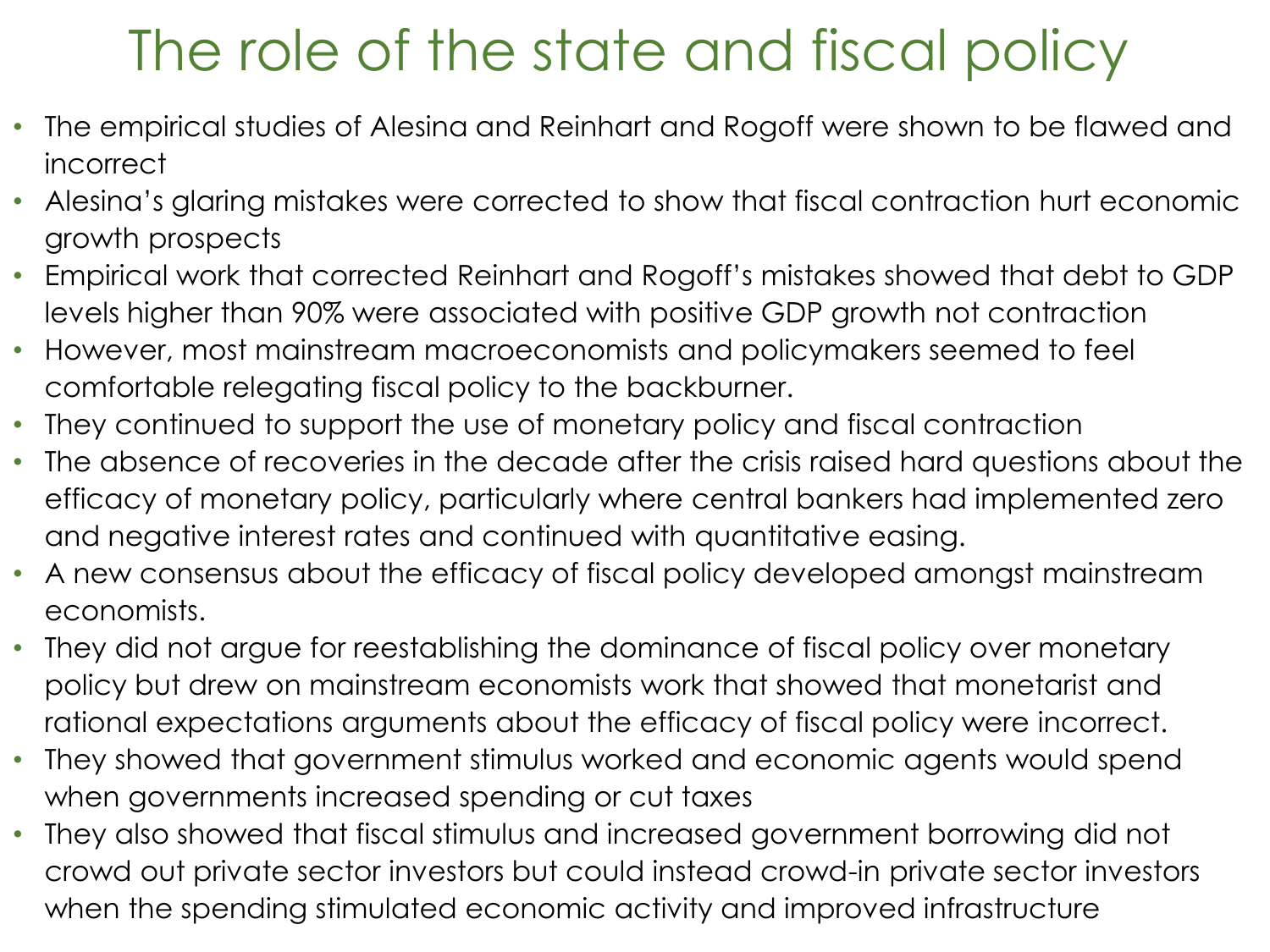- They also showed that fiscal expansion and stimulus would improve economic performance and in this way could pay for themselves.
- They advocated long-term use of fiscal stimulus, particularly where it promoted economic activity and productivity gains
- The role of the state in supporting economic recovery and reconstruction has also been boosted by experiences notably in Japan over the past 2 decades, and more recently other developed economies such as the US and the European Union, that reduced the fear of debt in their governments
- Central banks have played an important role in financing government debt and this role has increased dramatically to support responses to the economic crisis caused by the Covid-19 pandemic
- There was also acceptance by mainstream macroeconomics of Lawrence Summer's notion of secular stagnation, which said that economies would not revert back to their previous equilibrium and grow at the level they had been growing but instead there is a long-term period of low economic growth
- Empirical work also showed similarly that interest rates did not revert to some higher equilibrium level over time but that they had significantly reduced and were expected to stay low
- The reduction in fear over debt, the increased financing of debt by central banks and the low interest rates have led to much larger use of fiscal stimulus in developed countries since the GFC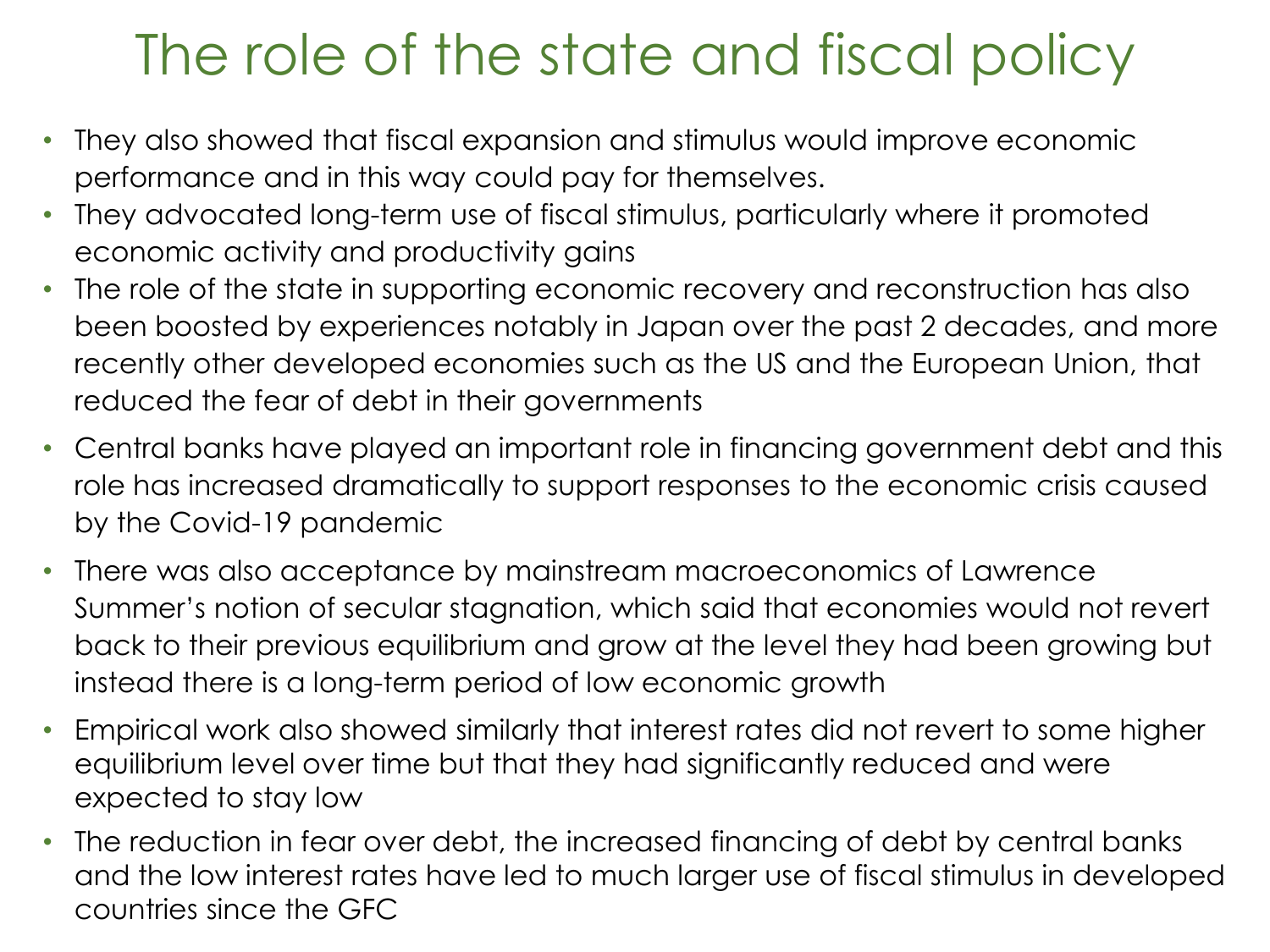- The broader background for the large shift in thinking about the use and efficacy of fiscal policy is related to longer term concerns
- The widespread shift towards contractionary fiscal policy from the 1980s had the effect of lowering not only GDP growth in individual countries but also global GDP growth
- The shift in monetary policy focused on fighting inflation had a similar effect by causing widespread use of interest rates to respond to price changes that were not necessarily due to actions by economic agents within a country
- These macroeconomic shifts led to long-term neglect of public infrastructure and in some cases undermined long-standing state social programmes
- The liberalization of finance and the large growth of the financial sector was supported by these macroeconomic policies while central bankers and policymakers made efforts to support larger financial markets
- The deregulation of financial markets did not support growth or reduce the role of the state in the economy
- The instability caused by financial liberalisation and the increased integration of global financial markets meant that states instead of regulating to prevent financial crises played a larger role cleaning up and bailing out finance during and after crises
- The increased financial instability and crises had a negative effect on economic growth and development
- The growth of finance and the macroeconomic policies to support and stabilize finance also contributed to growing inequality within countries and across the globe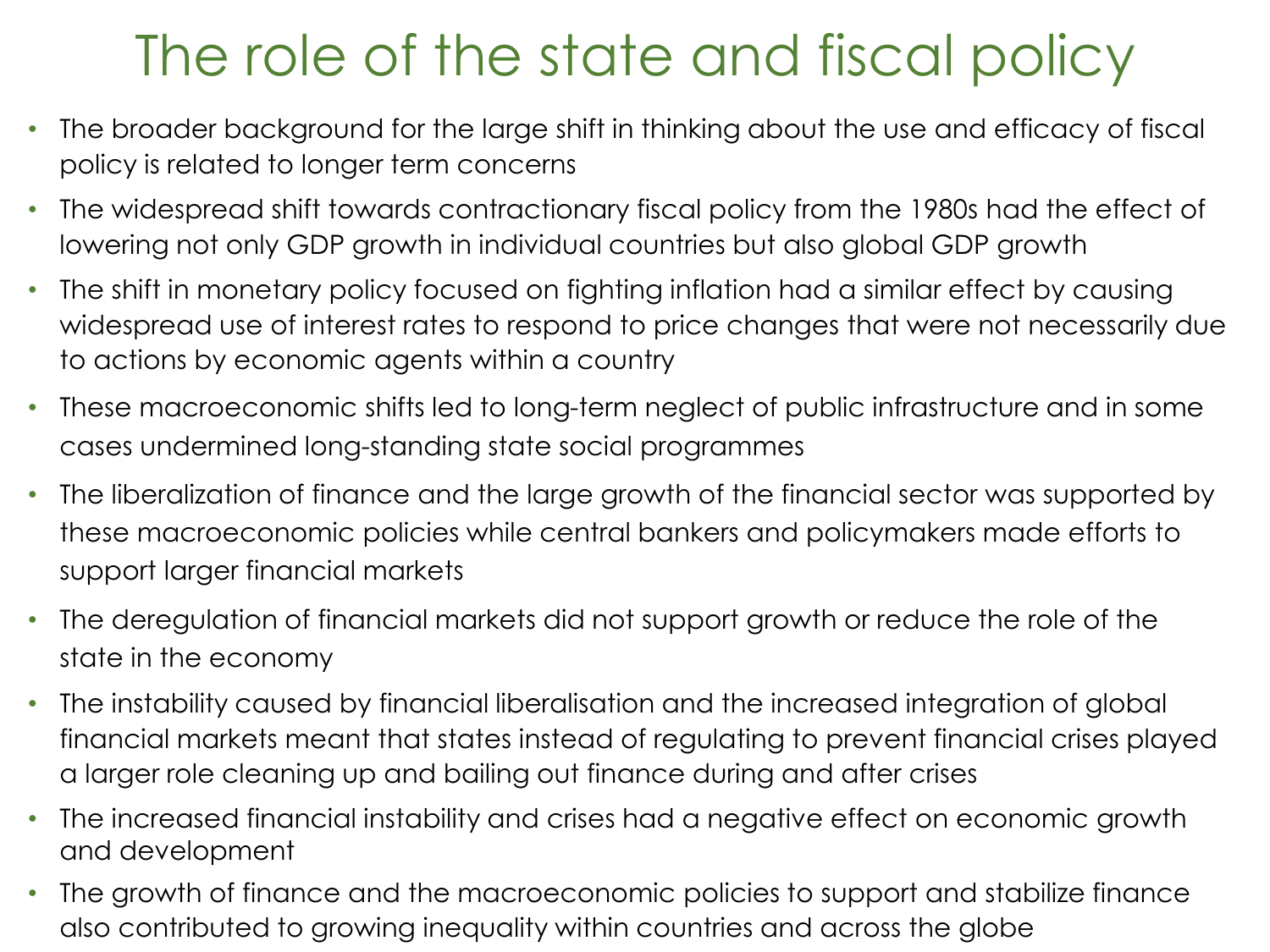### The role of the state and fiscal policy and the pandemic

- With the pandemic, developed to ease the suffering of the poor and unemplcountries have realized that expansionary fiscal policy should be used oyed while boosting economic recovery and growth
- They are also using expansionary fiscal policy to support infrastructure investment while looking toward supporting a transition away from fossil fuels
- The central role of the state in the transition to a green economy, to resuscitate infrastructure, improve levels of employment, provide improved and even free healthcare and other efforts to reduce inequality and to support increased localisation of production is now broadly accepted by policymakers and economists in developed economies
- The role of expansionary fiscal policy to achieve these goals in addition to providing relief and recovery from the pandemic seems to be taken for granted in developed economies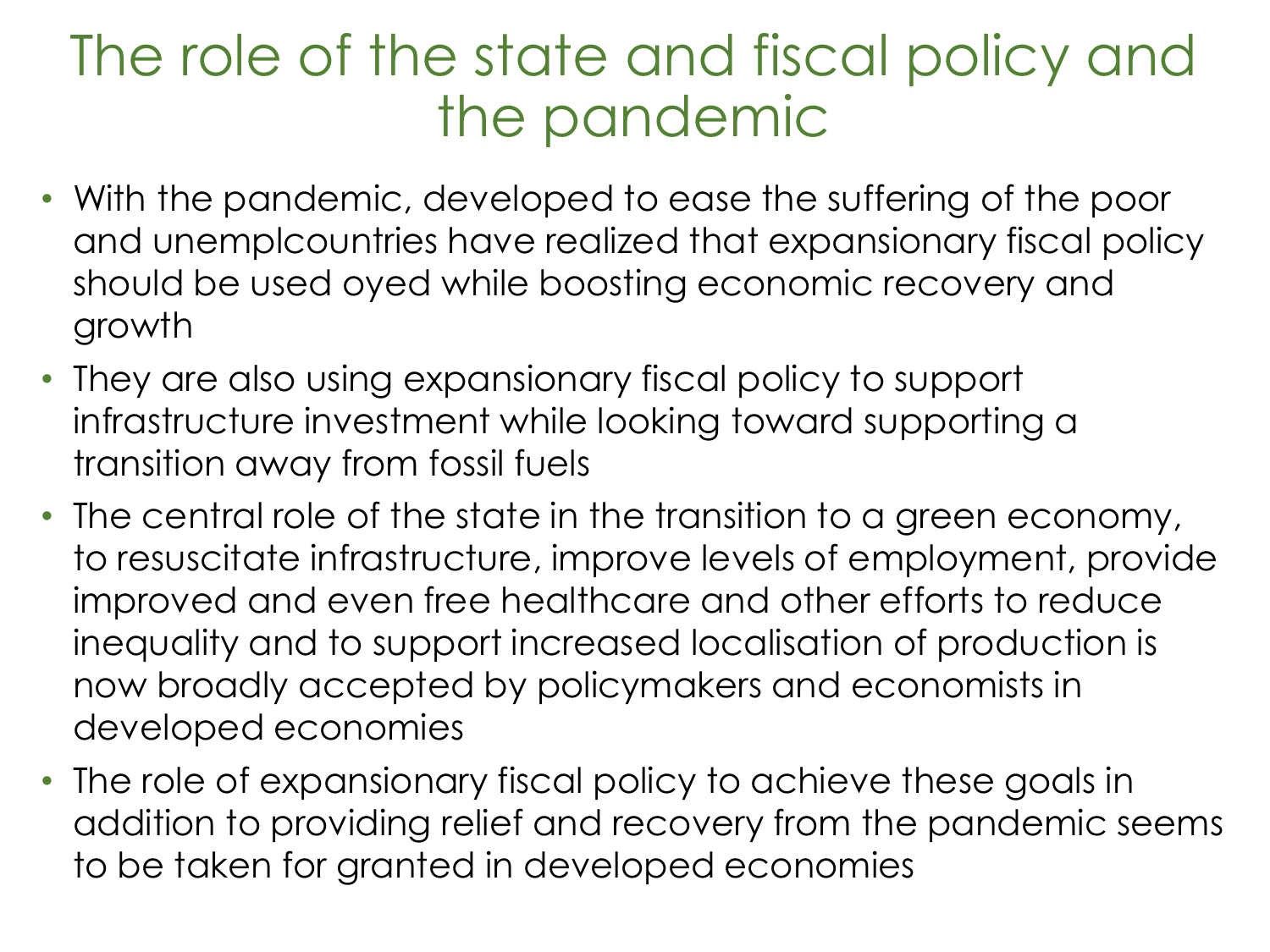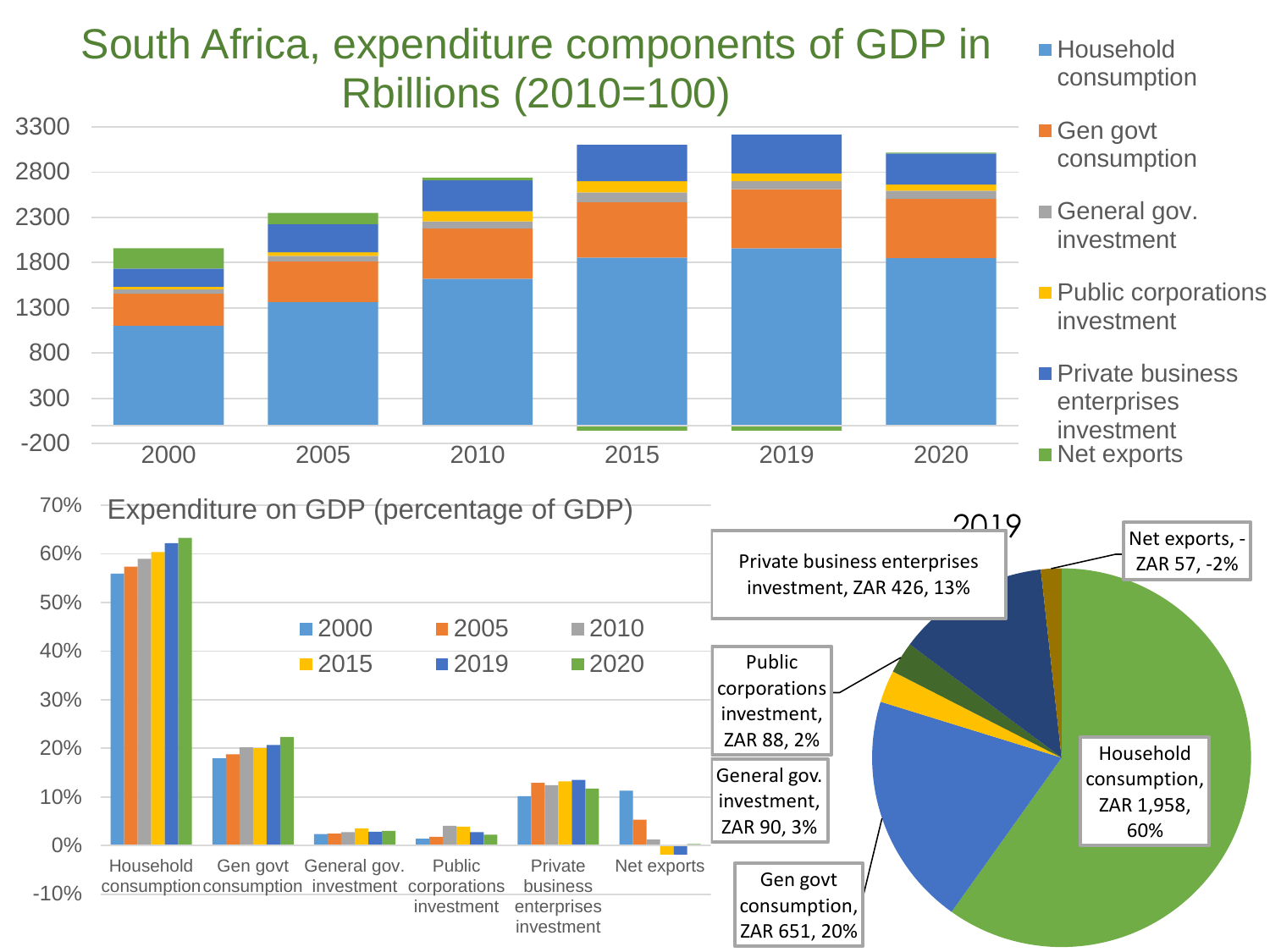#### Expansionary fiscal policy to support recovery and development in South Africa

- After household consumption, general government consumption has been the most important contributor to GDP
- General government consumption and public sector investment are important components of annual GDP
- Government should plan for increased expenditure and borrowing because of the increasing risk of future crises and contagion related to the possibility of future pandemics, climate change related events, financial instability and political turmoil reinforces the case for fiscal flexibility
- Government expenditure is required not only to respond to crises when they happen but also to mitigate risks and their socio-economic costs
- Government expenditure can promote stability and economic growth and development in a world prone to instability (and not the assumed stable equilibria)
- Fiscal expansion can lead to GDP growth and so lower debt to GDP levels while fiscal constraints can cause GDP growth to decline and so cause debt to GDP levels to increase
- Government fiscal stimulus is required particularly in recessions and crises where private sector household consumption and business investment is likely to remain low and constrained